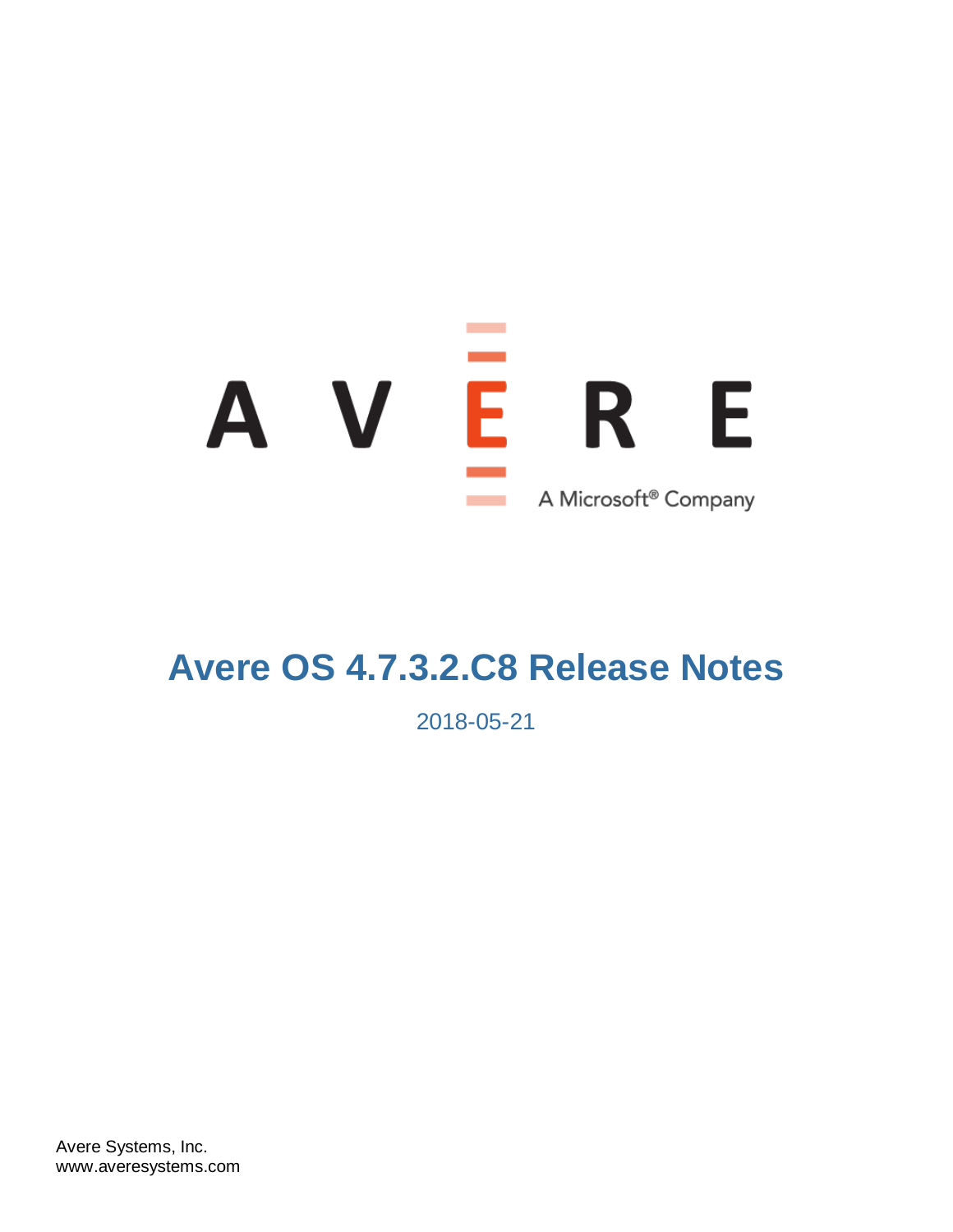### **Copyright Information**

Copyright © 2009-2018 Avere Systems, Inc. All rights reserved. Specifications subject to change without notice.

No part of this document covered by copyright may be reproduced in any form or by any means – graphic, electronic, or mechanical, including photocopying, recording, taping, or storage in an electronic retrieval system – without prior written permission of the copyright owner.

The product described in this document may be protected by one or more U.S. patents, foreign patents, or pending applications.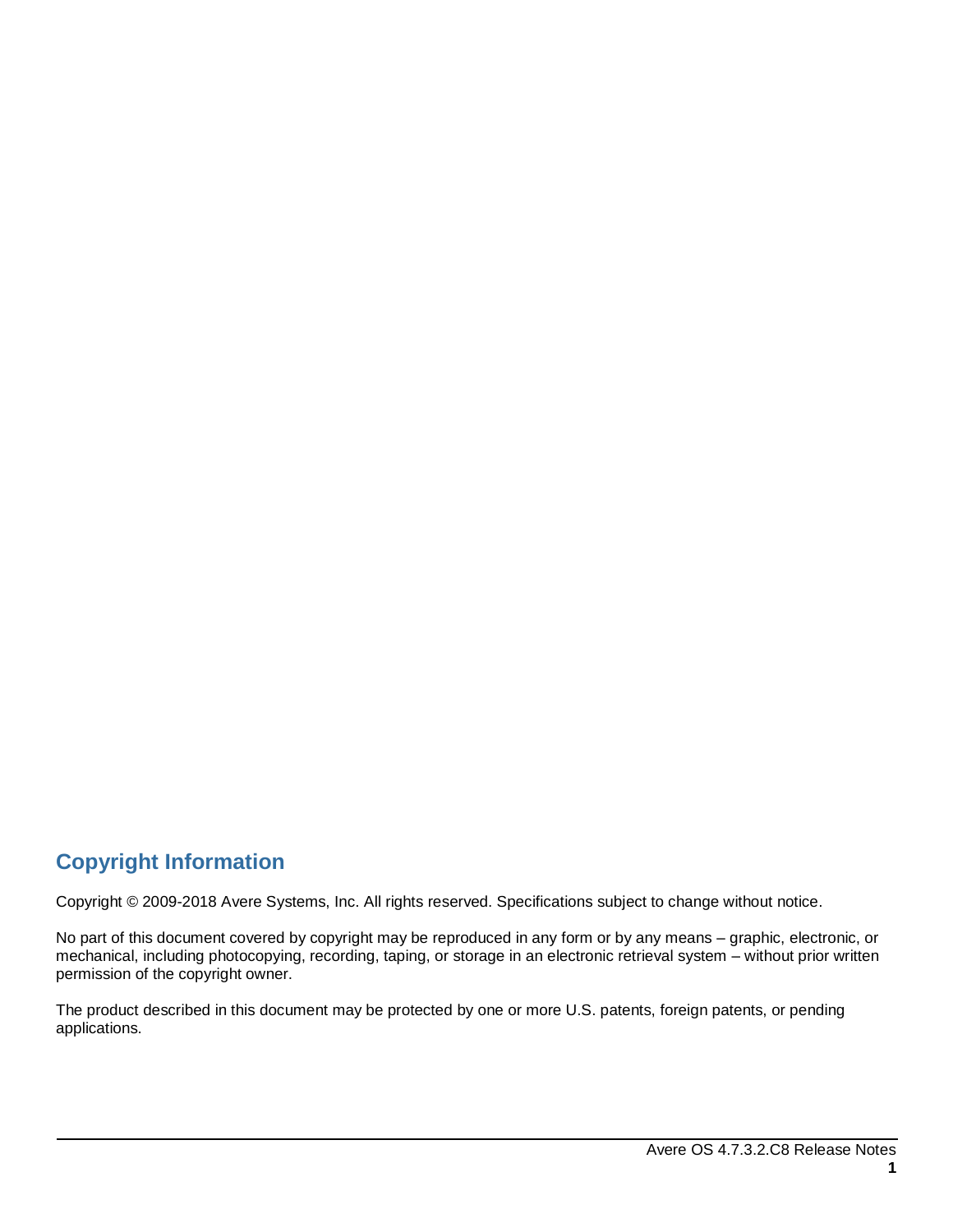### **Table of Contents**

[Upgrading to Avere OS 4.7](#page-3-0) [New in Avere OS 4.7.3.2.C8](#page-4-0) [New in Avere OS 4.7.3.2.C7](#page-4-1) [New in Avere OS 4.7.3.2.C6](#page-5-0) [New in Avere OS 4.7.3.2.C5](#page-5-1) [New in Avere OS 4.7.3.2.C4](#page-6-0) [New in Avere OS 4.7.3.2.C3](#page-7-0) [New in Avere OS 4.7.3.2.C2](#page-7-1) [New in Avere OS 4.7.3.2.C1](#page-8-0) [New in Avere OS 4.7.3.2](#page-8-1) [New in Avere OS 4.7.3.1](#page-11-0) Contact Support - [Avere Global Services](#page-21-0)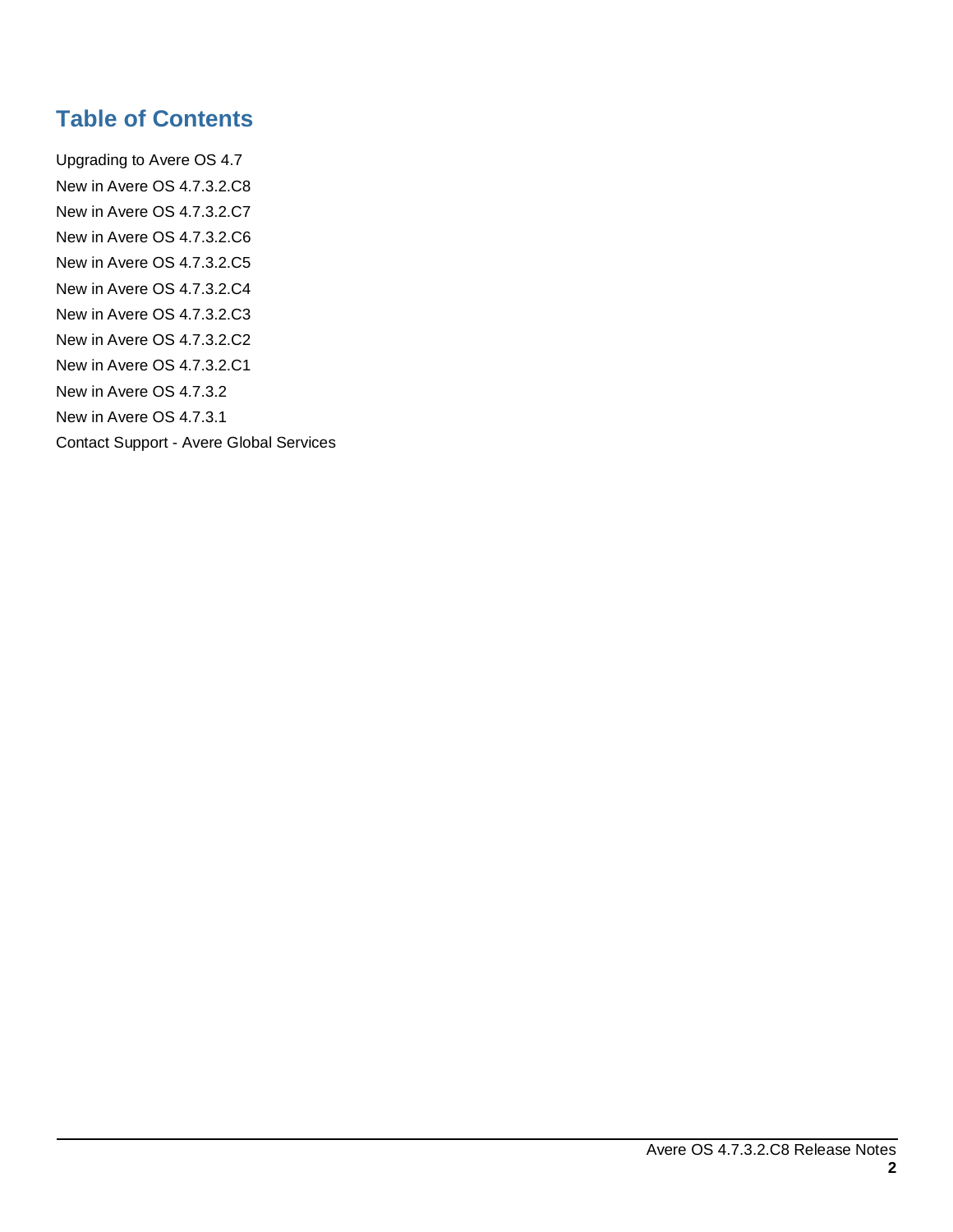# <span id="page-3-0"></span>**Upgrading to Avere OS 4.7**

Systems running Avere OS 4.0 or later can upgrade directly to the current version of Avere OS 4.7 without installing any intermediate versions.

If you are upgrading a system using Avere OS 3.2.1.2.C12 or earlier, please upgrade to 3.2.1.2.C15 before installing a 4.6 or 4.7 build. Contact Avere Global Services if you have questions.

When upgrading an Avere Cluster from version 4.6 or earlier, note that AWS-hosted vFXT clusters might require additional privileges (described below).

#### **Existing AWS vFXT Clusters Might Need Updated Role**

A change in Amazon Web Services security might require you to manually update the cluster role for existing AWS vFXT clusters. The cluster role now must include permission for the  $ec2$ : DescribeSubnets action.

This change is only required for existing vFXT clusters that were created with cluster creation software released before version 4.7.3.1. Both the Cluster Manager software and the command-line vfxt.py script that were distributed with Avere OS 4.7.3.1 include the new configuration automatically.

Also, you can use the newer vfxt.py script with an Avere OS version 4.6 image to create a 4.6 vFXT cluster that automatically includes the new action.

To edit the cluster role:

- 1. From the AWS console, go to the IAM service section.
- 2. Click the **Roles** link in the left sidebar.
- 3. Find the cluster role by searching the list for the name of your cluster.
- 4. Select the cluster role and click **Edit Policy**.
- 5. Add the DescribeSubnets statement to the list of EC2 actions:



6. Save the edited policy.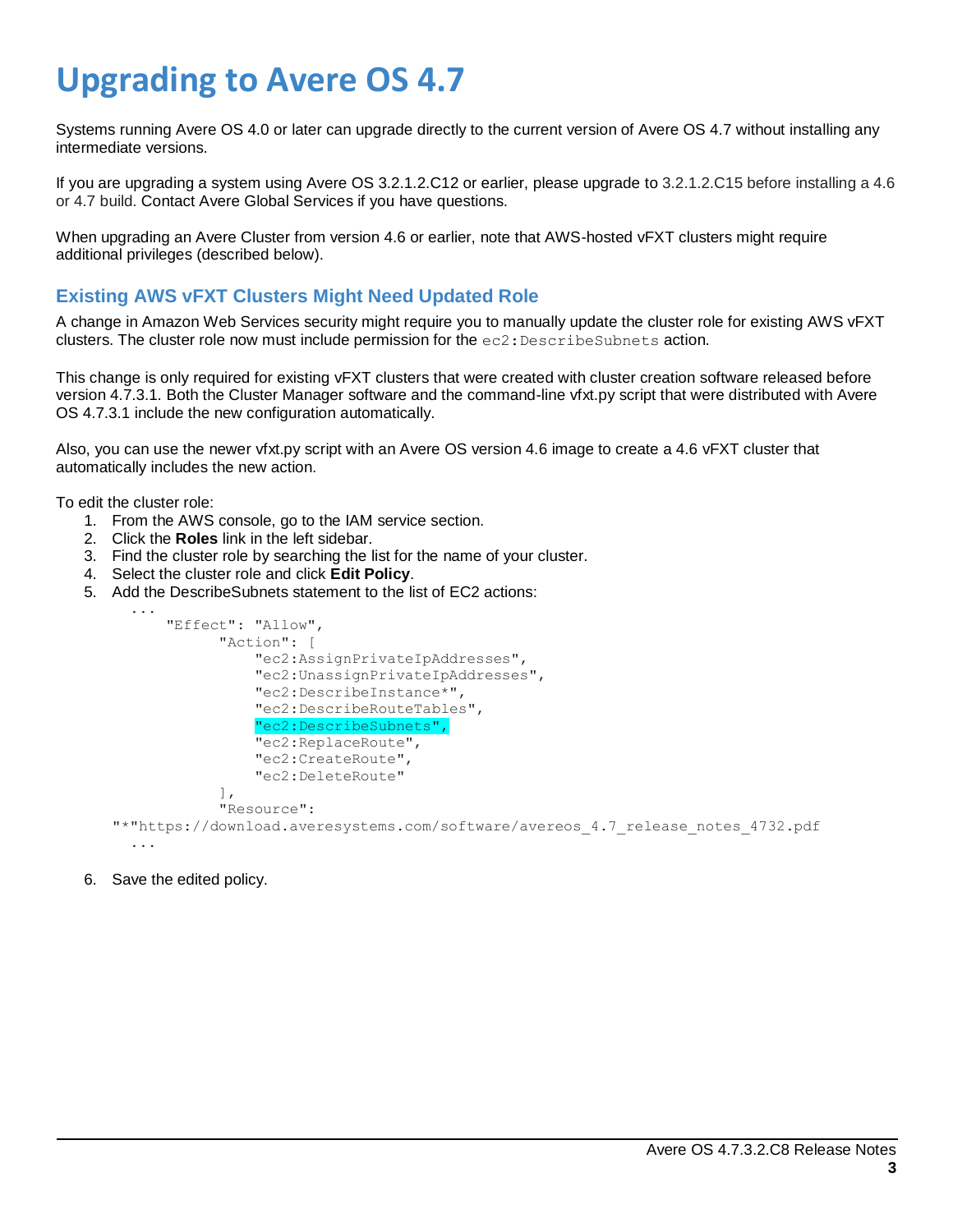# <span id="page-4-0"></span>**New in Avere OS 4.7.3.2.C8**

<span id="page-4-1"></span>The Avere Privacy Policy has changed. Administrators should review the changed policy before using (or continuing to use) Avere OS support data upload features.

The current document can be read at [http://www.averesystems.com/privacy-policy.](http://www.averesystems.com/privacy-policy)

If you have not yet accepted the terms, a pop-up dialog appears when you load the **Support** tab or the **Cluster** > **Support** configuration page on the **Settings** tab of the Avere Control Panel. This dialog includes a link to the revised policy. Click the **Confirm** button to agree.

| Avere has updated its <b>Privacy Policy</b> . By clicking<br>below, you agree to these new terms. |  |
|---------------------------------------------------------------------------------------------------|--|
| Confirm                                                                                           |  |

Links to the current terms of use and privacy policy statements have been added to the left margin of the **Support** tab.

## **New in Avere OS 4.7.3.2.C7**

This update includes a variety of fixes and improvements.

### **Resolved Issues**

#### **Cloud Object Store**

- 23833 Added a lock to prevent a problem reading metadata from cloud storage that could cause a system restart.
- 25155 Snapshots cannot be cancelled while being written to the core filer. Before this change, attempting to cancel a snapshot that was in this state could cause an error.

#### **Filesystem**

- 24038 Improved inode handling; this change prevents a rare situation that could cause a system restart when the file count is greater than the allotted number of cached inodes.
- 24654 Improved memory buffer allocation to avoid a system restart that could affect large clusters.
- 25003 Fixed a race condition related to inode storage that could cause a system restart.

#### **NFS**

23996 Fixed a defect that could cause new client TCP connections (NFS, MOUNT, NLM, NSM) to be dropped with a 15 second delay due to an internal resource limit. Before this change, the only way to solve the connection issues was to restart the affected node.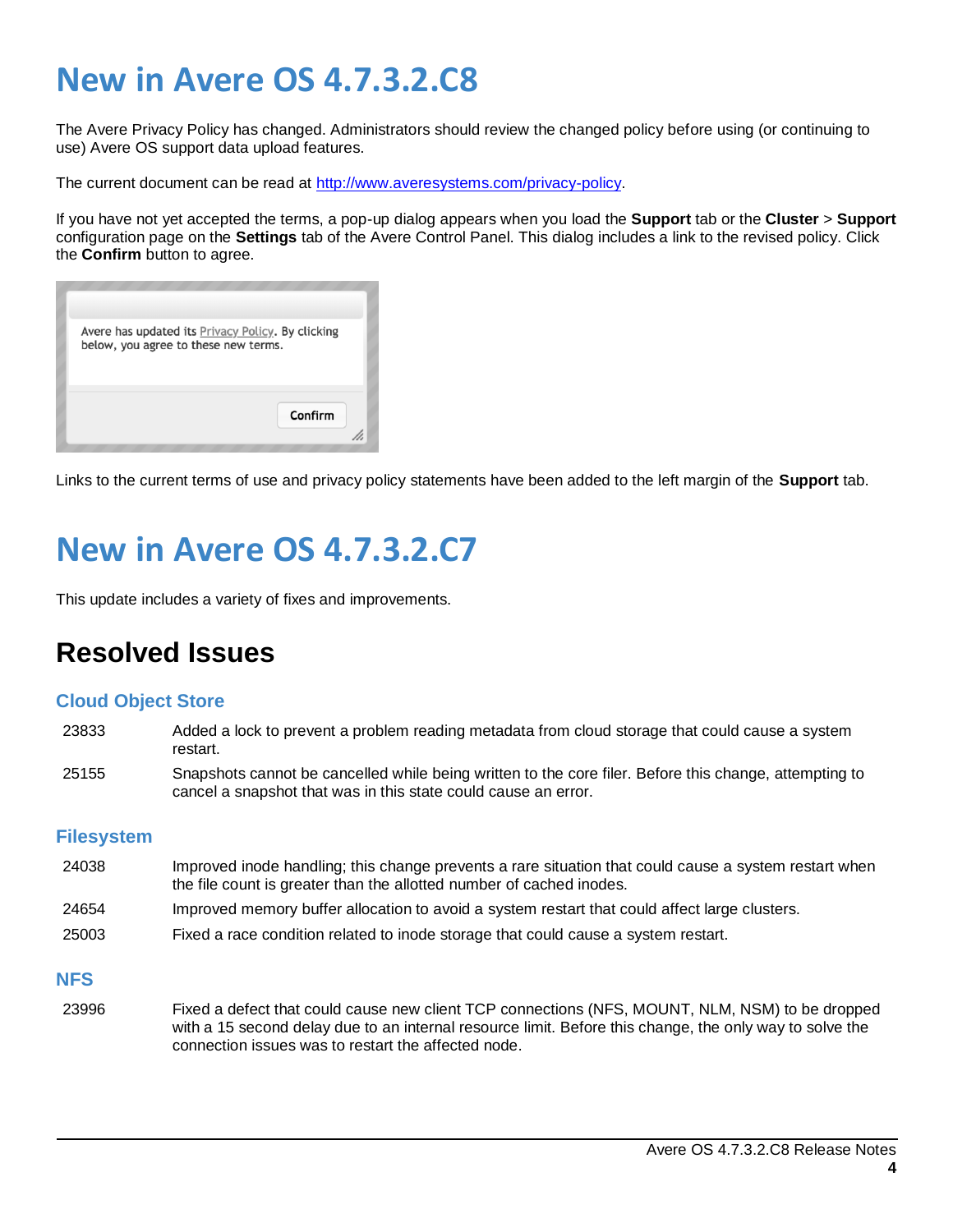# <span id="page-5-0"></span>**New in Avere OS 4.7.3.2.C6**

The changes listed in this section were added in version 4.7.3.2.C6.

### **Resolved Issues**

#### **Cloud Object Store**

- 24369 Fixed a race condition that sometimes caused a filesystem service failure during post-processing after a cloud snapshot.
- 24633 The minimum number of TCP connections to a cloud core filer now can be set as low as 32. A previous update changed the minimum to 128, which caused problems in some environments.

#### **Filesystem**

24061 Changed code to prevent a system restart caused by an incorrect policy ID being applied to an inode. 24986 Fixed an infrequently seen issue that could cause a FlashMove® or FlashMirror® job to incorrectly assign junction locations at the end of the migration. 24989 This change prevents a problem that could cause a node to restart when upgrading to a 4.7 release. The issue occurred only if the number of cached files exceeded the file limit when the upgrade started.

## <span id="page-5-1"></span>**New in Avere OS 4.7.3.2.C5**

The following fixes were introduced in Avere OS 4.7.3.2.C5.

### **Resolved Issues**

#### **Cloud Object Store**

23884 Fixed an error that could result in a filesystem restart after invalidating a cloud core filer.

#### **General**

19519 The Avere Secure Proactive Support (SPS) system now provides more options for allowing remote access by Avere Global Services staff. Cluster administrators now can choose from the following levels of remote access:

- Disabled No SPS access
- Support Allows remote access for support tasks and statistics gathering
- XMLRPC Allows remote access for any XML-RPC API call
- Full Allows remote access for any API calls as well as any shell command

Before this change, administrators had two options: to opt in for access equivalent to the "Support" level, or to opt out.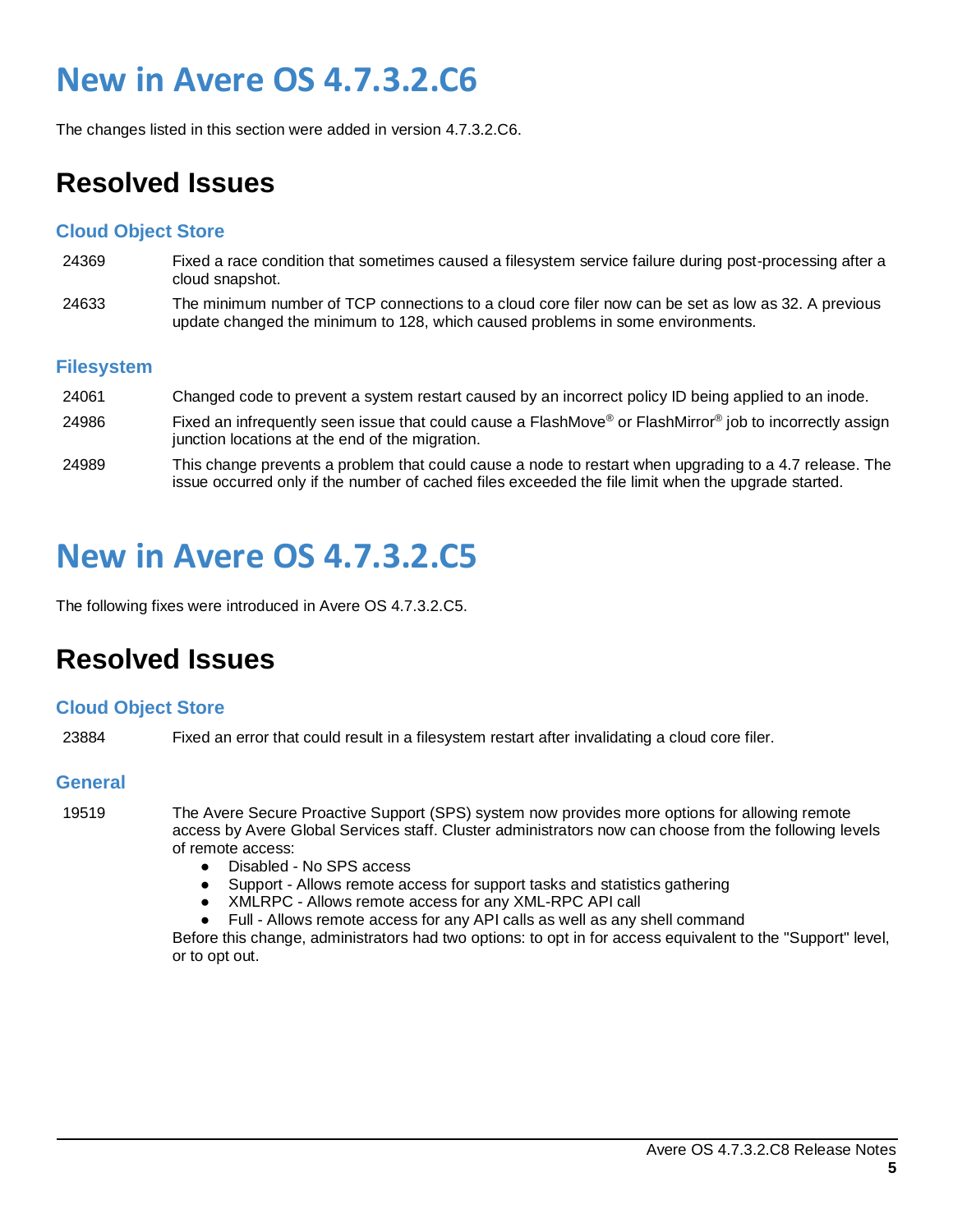- 24218 Fixed a software error that caused an incorrect "invalid license" error when replacing an expired Avere OS feature license.
- 24655 Fixed a memory leak in Local Directories management that could result in a filesystem restart.
- 24852 Added support for new SSD drives now being used in Avere FXT 5000 Series hardware. Note that if you receive any hardware that includes these drives, you must upgrade your Avere OS software to this release, and you cannot downgrade to a previous version. (Avere OS 4.6.2.5.C10 also introduces support for these components.)

#### **Filesystem**

23176 Addressed an issue that caused spurious alerts about operations taking too long to complete.

#### **NFS**

24127 This change prevents a service restart when the "showmount" feature is enabled in NetApp Clustered Data ONTAP version 8.3 or later.

> The showmount feature is unsupported; use the following configuration command to disable it: nfs server modify -vserver \${VSERVER} -showmount disabled

#### **SMB/CIFS**

- 21487 This change allows Microsoft Previous Versions to display correct timestamps when multiple SMB vservers are defined. Before this change, NAS core filers with a large number of NFS exports or snapshots could behave erratically, and log repeated "no FH entry found" messages.
- 24101 Removes the vulnerability documented in security advisory [CVE-2017-7494.](https://nvd.nist.gov/vuln/detail/CVE-2017-7494)
- 24838 Changed code to fix a service restart associated with large directories on a share that has the "hide unreadable" (Access Based Enumeration) option set.

#### **vFXT**

<span id="page-6-0"></span>23995 Added support for using r4.2xlarge and r4.8xlarge instance types to create Avere vFXT clusters.

## **New in Avere OS 4.7.3.2.C4**

Avere OS 4.7.3.2.C4 included two changes to prevent system restarts, and other stability enhancements. Note that Avere OS 4.7.3.2.C4 blocks downgrading to earlier software if used with SMB ACLs on cloud core filers - see the description of item 23827 in [Resolved Issues,](#page-6-1) below.

### <span id="page-6-1"></span>**Resolved Issues**

#### **Filesystem**

24031 Corrected an issue that could cause a faulty inode reference when recycling an inode to free cache space. Before this change, the problem could lead to a service restart.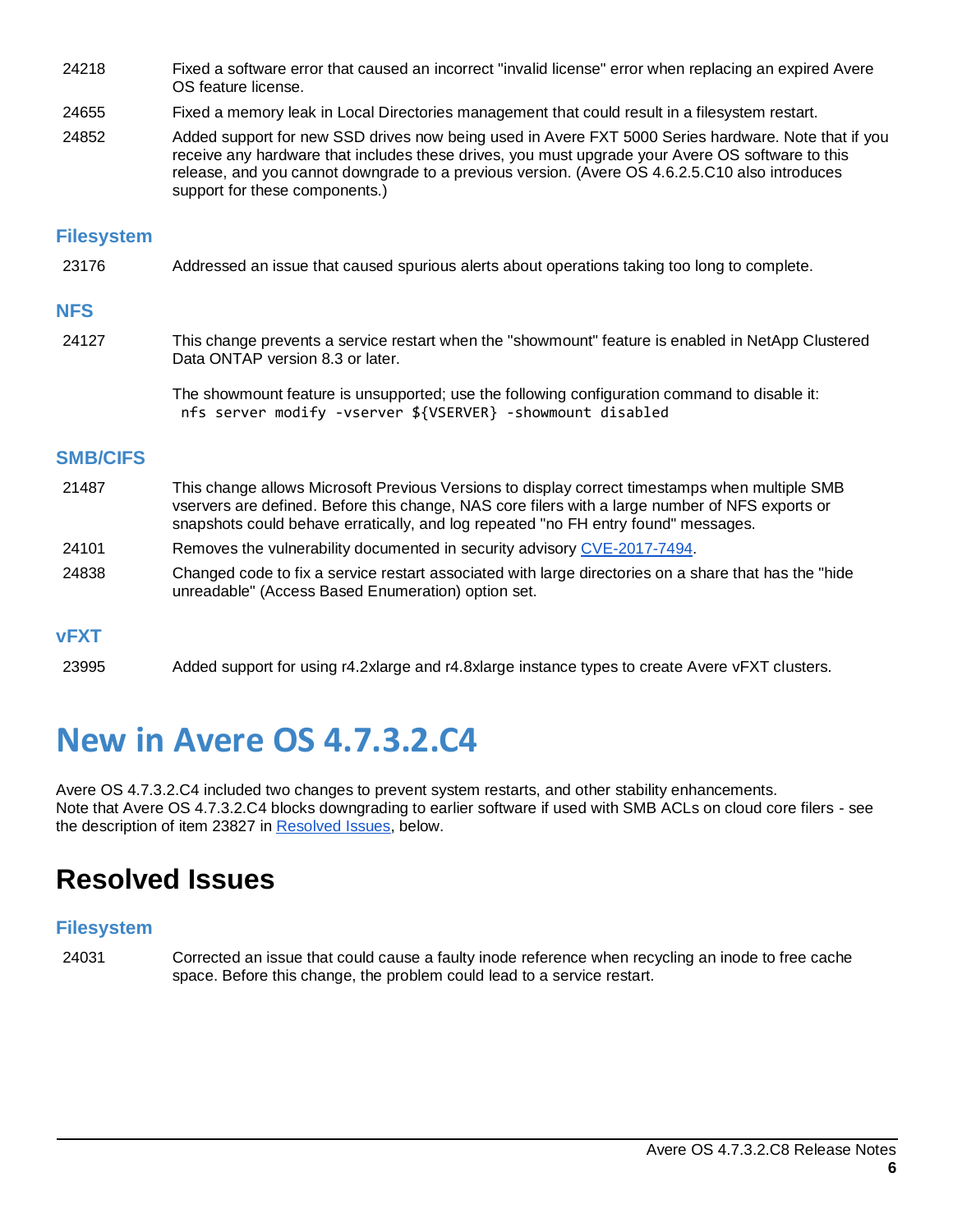#### **SMB/CIFS**

| 23827 | A problem was fixed that could cause a filesystem service restart under some circumstances when<br>updating ACLs on cluster junctions backed by cloud core filers. The restart was triggered by writes to<br>discretionary ACLs with more than 20 access control entries (ACEs). This change supports ACLs with up<br>to 200 ACEs, and larger ACLs return a client IO error. |  |  |  |  |
|-------|------------------------------------------------------------------------------------------------------------------------------------------------------------------------------------------------------------------------------------------------------------------------------------------------------------------------------------------------------------------------------|--|--|--|--|
|       | NOTE: This fix will permanently update any SMB ACL used with cloud storage at the time the ACL is<br>modified; after this update, you cannot downgrade to a release before 4.7.3.2.C4.                                                                                                                                                                                       |  |  |  |  |
| 23881 | Disabled a performance enhancement for fetching ACLs (documented below in item 20205) to<br>investigate a possible performance regression related to ACL fetching.                                                                                                                                                                                                           |  |  |  |  |
| 24435 | Removed an unneeded least-recently-used optimization for the ACL cache. The optimization was<br>superseded by other memory use improvements, and is suspected to contribute to other performance<br>issues. (The disabled change is item 22177 from version 4.7.3.1.)                                                                                                        |  |  |  |  |

## <span id="page-7-0"></span>**New in Avere OS 4.7.3.2.C3**

<span id="page-7-1"></span>This critical release fixed a memory issue in the cloud cache that could consume all available cache memory and cause stuck operations in one or more nodes that could not be resolved without a restart. (24168)

## **New in Avere OS 4.7.3.2.C2**

The following fixes and improvements were originally published in Avere OS version 4.7.3.2.C2.

#### **Cloud Object Store**

- 23904 Eliminated a race condition that could cause a filesystem restart when removing directories on a cloud core filer.
- 24005 Changed code to more efficiently handle large file deletions in cloud storage. Before this change, concurrently deleting very large files could result in a long-running delete operation that appeared to be stuck.

#### **Filesystem**

| 22642 | Improved directory tracing and validation during HA failover.                                                                                                                                                                    |
|-------|----------------------------------------------------------------------------------------------------------------------------------------------------------------------------------------------------------------------------------|
| 23721 | Fixed an issue that could cause the number of client writes to hit an internal resource limit and result in a<br>restart.                                                                                                        |
| 23783 | A logic error was fixed that could cause the cloud snapshot process to stall indefinitely after an operation<br>failed to trigger the next steps.                                                                                |
| 23875 | A problem was fixed that prevented FlashMove or FlashMirror jobs to a destination path on a NetApp<br>Clustered DataONTAP system. Before this change, the data management job would fail with a "read-only<br>filesystem" error. |
| 23982 | Improvements were made in identifying and handling items left out of sync from a previous operation<br>when starting a new Data Management job.                                                                                  |

#### **General**

23767 Changes were made to the network driver to improve performance and eliminate some traffic imbalance issues in link aggregation. Changes included enabling additional queues and software interrupt modulation.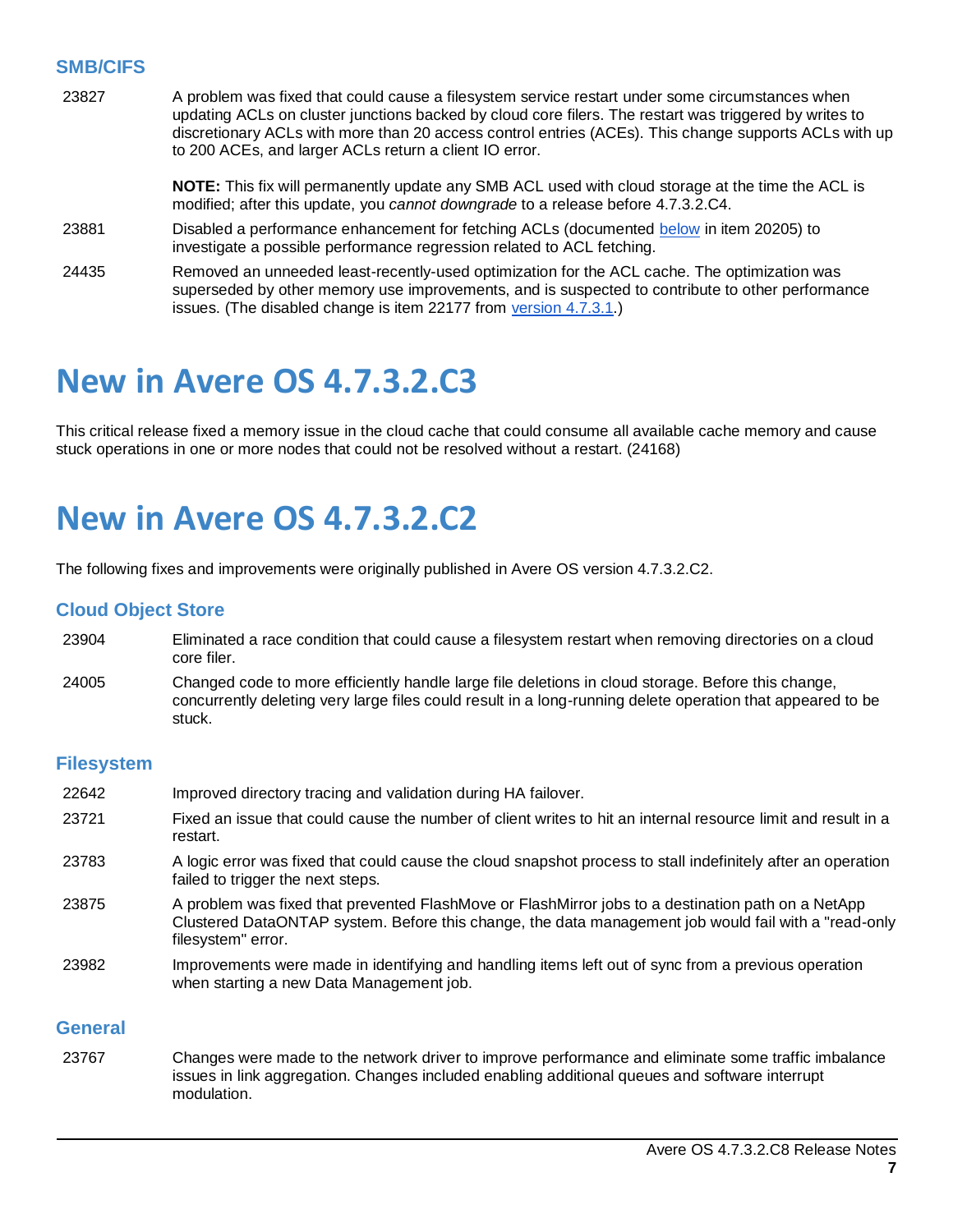| 23867           | Fixed a performance issue caused by incorrect default size settings being applied to some internal<br>caches. Affected caches included the Access Control List (ACL) cache and inode cache.                       |
|-----------------|-------------------------------------------------------------------------------------------------------------------------------------------------------------------------------------------------------------------|
| 23926           | When using the Avere OS XML-RPC interface cluster.modifyCloudRegion in a custom Amazon Web<br>Services cloud environment, you must supply the IAM service endpoint.                                               |
| <b>NFS</b>      |                                                                                                                                                                                                                   |
| 23869           | Fixed an issue that caused internal numeric identifiers to be reported instead of core filer export names<br>when listing hot files. The error affected both the Avere Control Panel Dashboard and XML-RPC calls. |
| 24020           | A defect was fixed that could cause cloud NLM lock operations to return grace period errors indefinitely.                                                                                                         |
| <b>SMB/CIFS</b> |                                                                                                                                                                                                                   |
|                 |                                                                                                                                                                                                                   |

<span id="page-8-0"></span>23288 Memory utilization by SMB service processes has been reduced to avoid SMB service restarts caused by out-of-memory conditions.

# **New in Avere OS 4.7.3.2.C1**

<span id="page-8-1"></span>The C1 critical release fixed several high-priority issues related to multi-node failures when writing to cloud object store backends. These issues were found in internal testing and are not believed to have affected any customer installations.

## **New in Avere OS 4.7.3.2**

## **New Features and Enhancements**

#### **Suspend a Cloud Core Filer**

This release adds the ability to suspend a cloud core filer. Previously, the suspend feature could only be used with NAS hardware core filers.

Suspending a core filer disables client access without permanently removing the filer. Use the **Manage Core Filers** settings page in the Avere Control Panel to suspend or reactivate core filers.

#### <span id="page-8-2"></span>**SSH Security Update**

Version 4.7.3.2 includes additional security improvements, including revisions to the supported cipher suites, HMAC digests, and Key Exchange (KEX) algorithms.

The cluster SSH server accepts **only** the following security algorithms:

| Ciphers     | chacha20-poly1305@openssh.com<br>aes256-gcm@openssh.com<br>aes128-gcm@openssh.com*<br>aes256-ctr<br>aes192-ctr*<br>$a$ es 128-ctr $*$ |  |
|-------------|---------------------------------------------------------------------------------------------------------------------------------------|--|
| (continued) |                                                                                                                                       |  |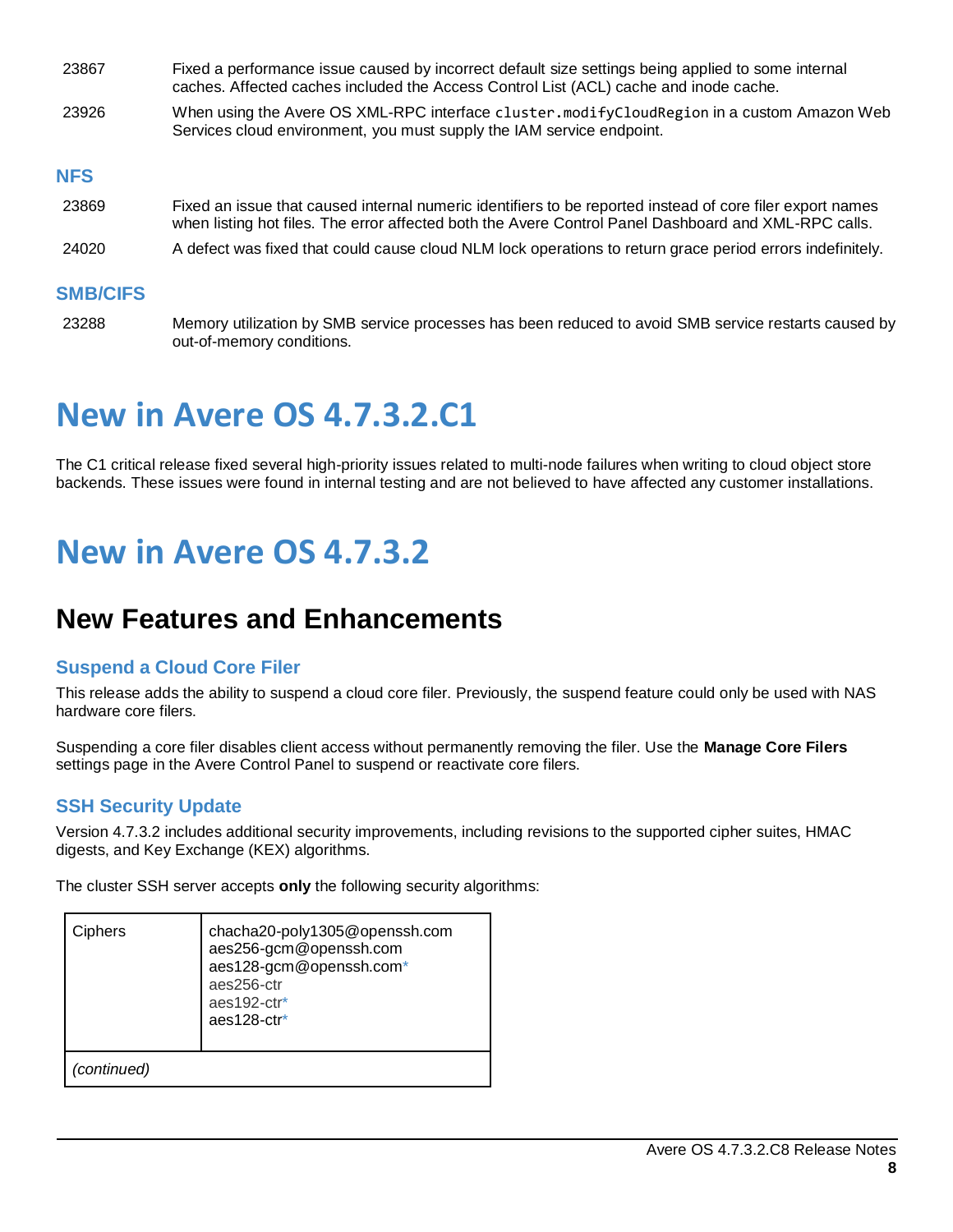| <b>MACs</b>           | hmac-sha2-512-etm@openssh.com<br>hmac-sha2-256-etm@openssh.com<br>umac-128-etm@openssh.com*<br>hmac-sha $2-512$<br>hmac-sha $2-256$<br>umac-128@openssh.com*<br>hmac-sha1* |
|-----------------------|----------------------------------------------------------------------------------------------------------------------------------------------------------------------------|
| <b>KEX Algorithms</b> | curve25519-sha256@libssh.org<br>ecdh-sha2-nistp521<br>ecdh-sha2-nistp384<br>ecdh-sha2-nistp256<br>diffie-hellman-group-exchange-sha256<br>diffie-hellman-group14-sha1*     |

\***Note:** SHA1 and AES128 are provided for backward-compatibility with outdated SSH clients only. These algorithms will be phased out in future releases. Please update all SSH clients to use more modern algorithms.

### **Resolved Issues and Other Changes**

#### **Cloud Filesystem Change Delayed**

Based on additional testing, part of the cloud storage filesystem change included in version 4.7.3.1 was removed from Avere OS version 4.7.3.2. Avere Systems is reworking the feature for inclusion in a future release.

The functionality described in the 4.7.3.1 section of this document under the headings [Cloud Filesystem Improvements](#page-11-2) and [Object Storage Repair Tool](#page-12-0) is not exactly what is included in Avere OS 4.7.3.2. Specifically:

- The cloud filesystem metadata changes described for 4.7.3.1 are not applied to existing directories and core filers in 4.7.3.2. New cloud-based files and storage systems use the improved filesystem, but storage buckets created and used with Avere OS versions before 4.7.3.2 are not converted.
- The object storage repair tool relies on the new metadata structure, so in 4.7.3.2 the repair tool can be used only on directories and cloud storage systems that were created using a 4.7.3.\* distribution.
- All other features described in the 4.7.3.1 section of this document (starting with HA failover improvements and cloud NLM) are active in version 4.7.3.2.

#### **End of Support for Dell EMC Atmos Core Filer**

Support for the Dell EMC Atmos storage product was discontinued in Avere OS version 4.7.3.1. Avere Systems recommends that Dell EMC customers migrate to Dell EMC's Elastic Cloud Storage (ECS) option, which is a supported core filer.

#### **Cloud Core Filer Object Store (FlashCloud)**

- 23487 Fixed a bug that could sometimes result in stuck directory removal operations during failover.
- 23515 Fixed an issue that caused failures when trying to change between HTTP and HTTPS protocols on a cloud core filer.
- 23667 Fixed a race condition that could cause file lookup and create operations to become stuck during a failover event.

#### **Filesystem**

20937 Fixed a bug that caused an incorrect file length to be returned for a file that was simultaneously being removed and written to back-end storage.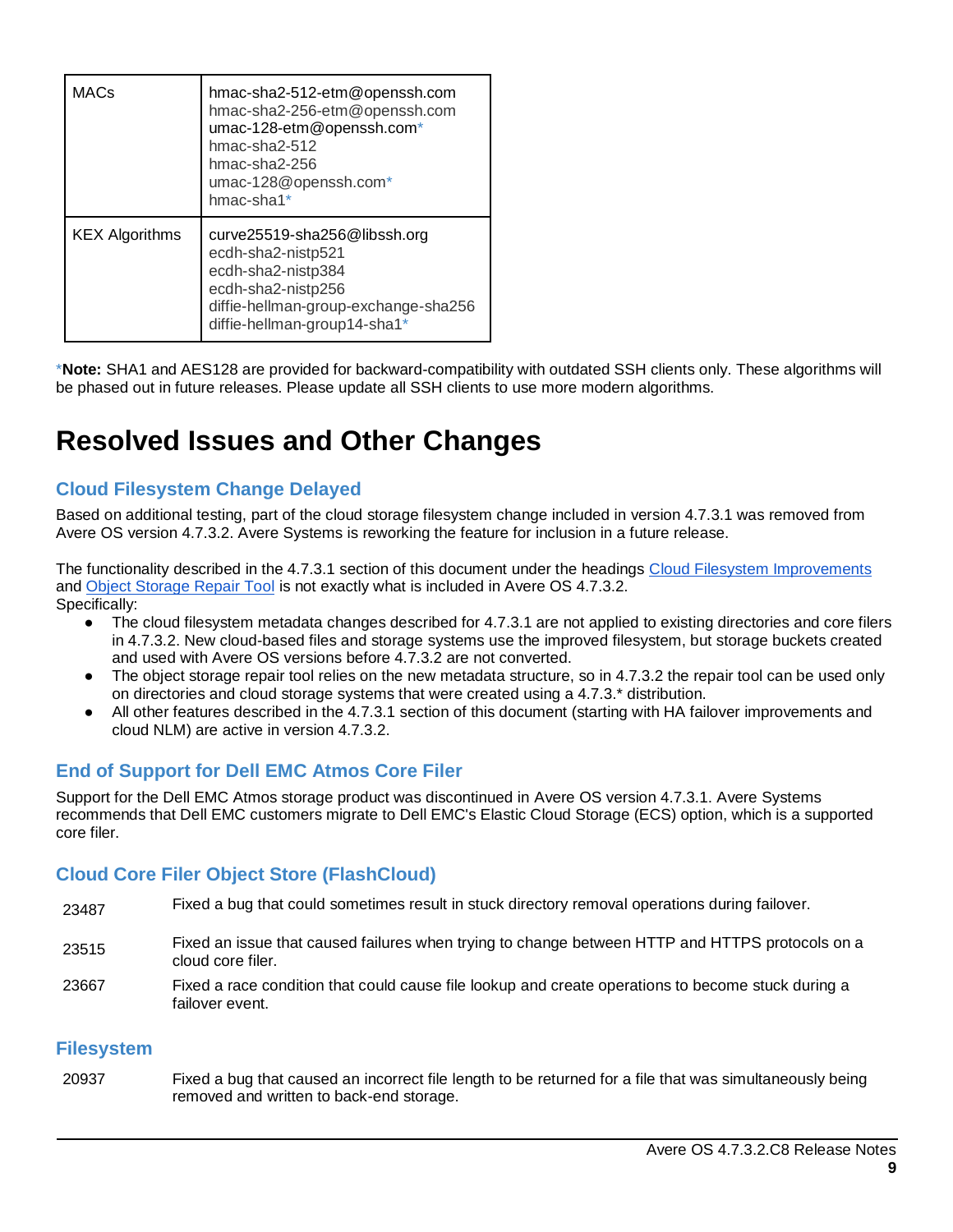- 21717 Fixed a bug that caused the error badhandle in response an API call to create a subdirectory GNS junction for a cloud core filer.
- 23224 Added a new custom setting that allows administrators to set a maximum permitted file size manually instead of relying on the size reported by a NAS core filer. This setting can be useful if a core filer misreports the file size it can effectively handle. Contact Avere Global Services if you need to use this setting.
- 23320 Fixed an issue where a cloud core filer was not effectively using the read-ahead mechanism to deliver optimal throughput when pre-filling the cache.
- 23355 Fixed an issue that could impact performance by causing a heavily read file to be invalidated in the cache by active writes.
- 23465 Fixed an issue that could disrupt SMB access to the desktop.ini file because of an internal counter rollover in systems with high uptime. This problem could cause Windows Explorer to become unresponsive.
- 23541 Fixed a problem causing SMB directory listings to fail to complete while the directory was processing active creates or deletes.

#### **FlashMove/FlashMirror**

- 21583 Fixed an issue where new junctions to hierarchical exports that have previously been the source or target in a migration are unusable.
- 21724 Improved error handling for the "overwrite existing content" operation of FlashMove and FlashMirror jobs.
- 23182 Fixed an issue that could cause a node reboot loop after removing a cluster node under certain FlashMove/FlashMirror conditions.

#### **General**

- 21312 Fixed a display bug where the old node name was used in certain dashboard alerts and conditions after using the XML-RPC API call node.rename to update the name.
- 23519 Software was changed to prevent downgrading FXT 5000 series nodes with SSD system drives to Avere OS versions below 4.6.2.5.C1. Earlier software versions do not support SSD system drives.
- 22980 Fixed bugs in the statistics counter archive server that could cause internal memory leaks and error messages when monitoring hot clients.
- 23513 Fixed a memory buffer issue that could cause high latency for inbound client writes while the system was pre-filling read data from a cloud core filer.
- 21156 Fixed a bug that prevented proper support for VLAN names that consist of only numerical digits.
- 22808 Changed configuration code to prevent removing a node from a cluster where high availability has been disabled. Removing a node from a non-HA cluster is unsupported. This change affects both the Avere Control Panel web interface and the XML-RPC API.
- 22825 Updated the code for reporting power supply failure alerts to reduce the likelihood of false positives.
- 23404 Updated links to documentation and other tools on the Support tab of the Avere Control Panel.
- 23545 Updated warnings and tooltips shown when creating a new vserver in the Avere Control Panel.
- 23713 Changed the Avere Control Panel Support Settings page to clarify that administrators should enter a unique identifier for the cluster in the Customer Information section.

#### **NFS**

16270 Fixed a bug where the path of the NFS export name was misrepresented in the HotFiles listing.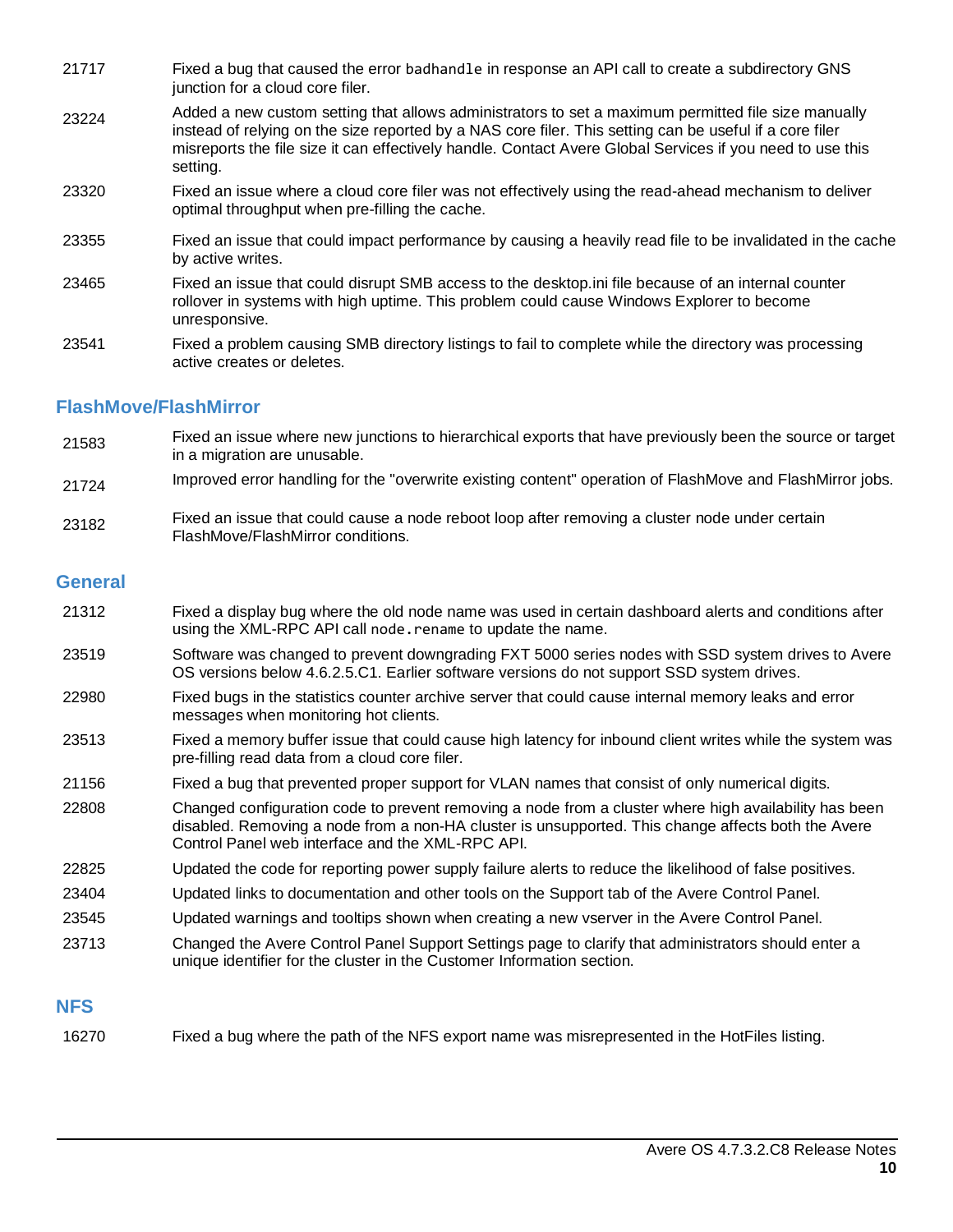#### <span id="page-11-1"></span>**SMB/CIFS**

- 20205 Improved the performance of file ACL reads by caching the ACLs when a directory is listed.
- 22638 Fixed an issue that caused user/group name information download from Active Directory to fail, causing an incomplete username mapping.
- 23444 Prevent out-of-memory conditions by limiting outstanding read and write operations to 256 total. Before the change, this issue could cause SMB filesystem service restarts.
- 23541 Fixed a problem that prevented SMB directory listings from completing while creates and/or deletes were being processed in the same directory.
- 23638 Fixed an issue that caused poor performance in internal SMB path-name resolution when top-level parent directories were actively changing.
- 23651 Fixed a spurious error message introduced in Avere OS version 4.7.3.1 that occurred when SMB protocol access was disabled and then re-enabled on a vserver. The error message reported that there was an error logging in to the AD domain, but SMB access was re-enabled despite the error.

#### **vFXT**

<span id="page-11-0"></span>23502 Improved performance by optimizing interrupt handling for disk and network devices in Google Compute Engine.

## **New in Avere OS 4.7.3.1**

Avere OS 4.7.3.1 is a significant update from 4.6 releases. It includes improvements to SMB infrastructure and for working with cloud object storage, as well as security upgrades and expanded functionality for the optional FlashMove<sup>®</sup> and FlashMirror® data migration features.

### **New Features and Enhancements**

#### <span id="page-11-2"></span>**Cloud Filesystem Improvements**

*Note: Some of this functionality is disabled in version 4.7.3.2.* 

This release includes several significant improvements for filesystem interaction with cloud object storage.

#### **Faster File Creation**

File creation times for both NFS and SMB operations to cloud storage have been made more efficient. Improvements to algorithms and to locking strategies eliminate bottlenecks that previously caused create operations and large remote synchronization processes to run slowly.

#### **Directory Metadata Hardening**

*Note: In Avere OS version 4.7.3.2, the filesystem conversion functionality is disabled but newly created storage buckets and cloud core filers use the improved format.* 

This release introduces a more robust strategy for storing directory metadata, which allows directory contents to be recovered easily if directory structure becomes corrupt.

As part of this change, a new naming format was implemented for cloud objects. When you install Avere OS 4.7.3.1, existing files are automatically updated to the new format as a low-impact background task.

**Note:** This format change is irreversible, and nodes that use Avere OS 4.6.\*.\* cannot access objects in the updated format. Avere OS 4.7.3.1 can read objects in either format, but will attempt to convert any old-format volumes to the new format.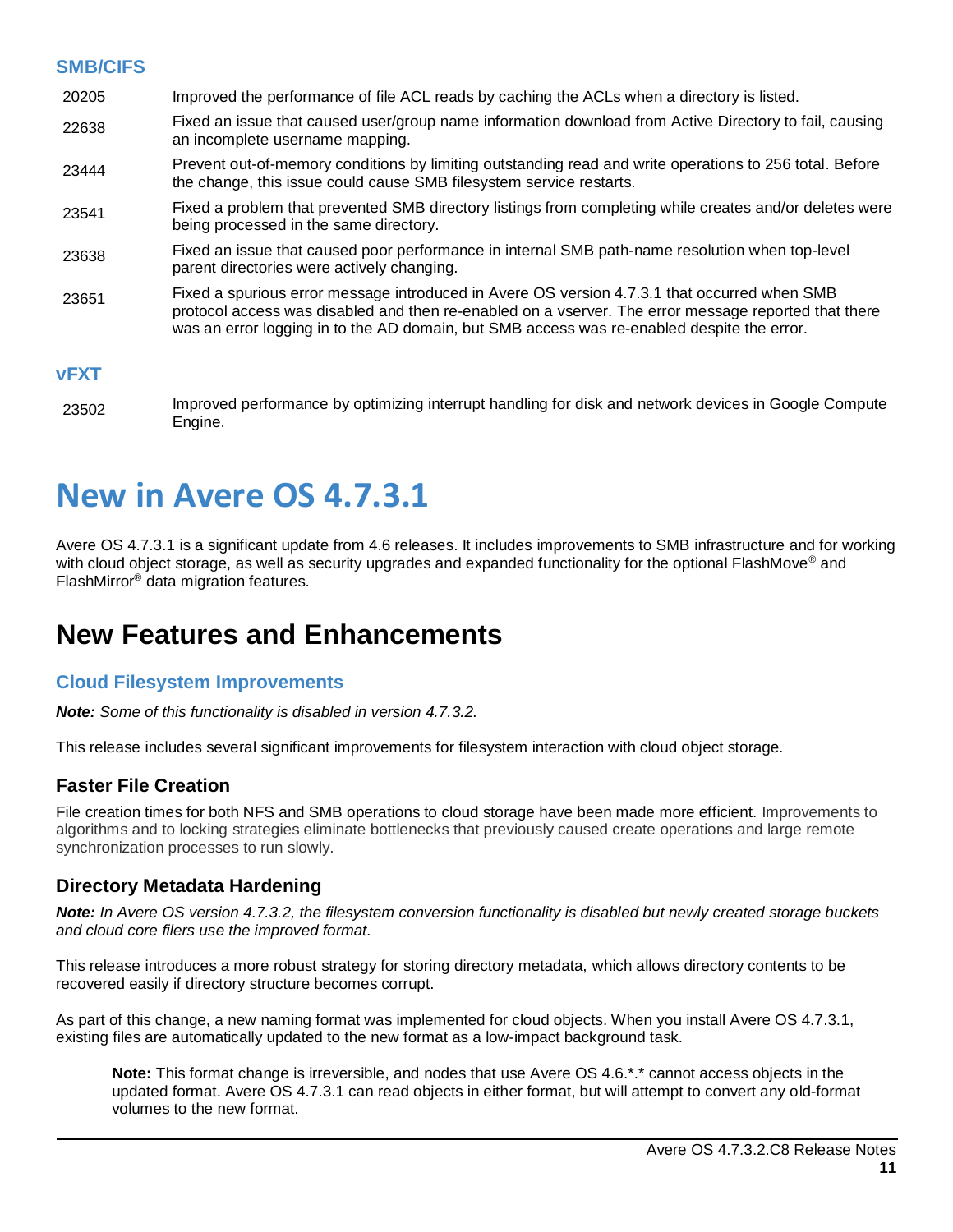<span id="page-12-0"></span>Client access to files on cloud core filers might be affected during software upgrades to Avere OS 4.7.3.1 because any un-updated nodes will be unable to access files that have been reformatted. Consider upgrading cluster software during a low-demand time or in a maintenance window.

#### **Object Storage Repair Tool**

*Note: This functionality has limited application in version 4.7.3.2.* 

Avere OS v4.7.3.1 introduces a utility that helps Avere Global Services repair inconsistencies between a cloud object store and the Avere cluster directory that references the files. This utility detects and repairs missing segments, incorrect link counts, and inconsistent pointers; if unrepaired, the files could become unreadable.

This tool can be used by Avere Systems support staff only. Contact Avere Global Services for additional information.

#### **HA Failover Improvements**

HA Failover Improvements were made to the infrastructure that supports Avere's high availability feature (HA). The HA system replicates data on multiple nodes in an Avere cluster so that cached data is seamlessly available even if a disk fails or a cluster node becomes unreachable. Failover events can occur during FXT upgrades, filesystem service restarts (planned and unplanned), OS reboots, and when cluster nodes are added or removed.

Changes were made to improve the speed, efficiency and robustness of the failover process, primarily in two specific failover scenarios:

- the powering down or losing power for physical nodes
- the pulling of SSD and HDD drives

We also eliminated some rare problems that could cause a kernel error when a disk or node suddenly became unavailable. These could interrupt a proper failover, leaving data unavailable to clients for periods of 90 seconds to several minutes. (21696, 22224)

#### **Cloud NLM**

Avere OS now supports a Network Lock Manager (NLM) file locking service for NFSv3 clients. The new service responds to NLM calls from NFS clients when accessing data that is stored on a cloud-based core filer (AWS S3, Google GCS, private object).

The new cloud NLM service is used only with cloud core filers; when using a traditional NAS core filer, the Avere cluster relies on that core filer's NLM service to provide locking functionality.

The cloud NLM service facilitates both byte-range locking and share reservations. In this release, a cluster can support approximately 500,000 locks per node for N-1 cluster nodes - that is, a cluster with four FXT nodes could support 1,500,000 locks, since (4-1) \* 500,000 = 1,500,000. To maintain high performance, Avere recommends limiting the number of locks for an individual file to a maximum of 1000 locks.

The cloud NLM service is automatically available on clusters created with Avere OS 4.7.3.1 or later; contact Avere Global Services to enable the feature on clusters that are upgraded from an earlier release. When this feature is enabled, any clients that mounted the Avere cluster using the nolock or local\_lock advanced options will need to remount the cluster with those options turned off in order to use the NLM feature. (20298)

#### **Data Migration Improvements (FlashMove® and FlashMirror®)**

Avere OS version 4.7.3.1 includes significant improvements in the FlashMove<sup>®</sup> and FlashMirror<sup>®</sup> data migration features. The changes make data management jobs easier to define, more robust, and easier to debug, and give administrators greater configuration control over the way jobs are handled. They also include a number of improvements to support cloud storage by increasing tolerance for latency between the Avere cluster and a source or destination volume.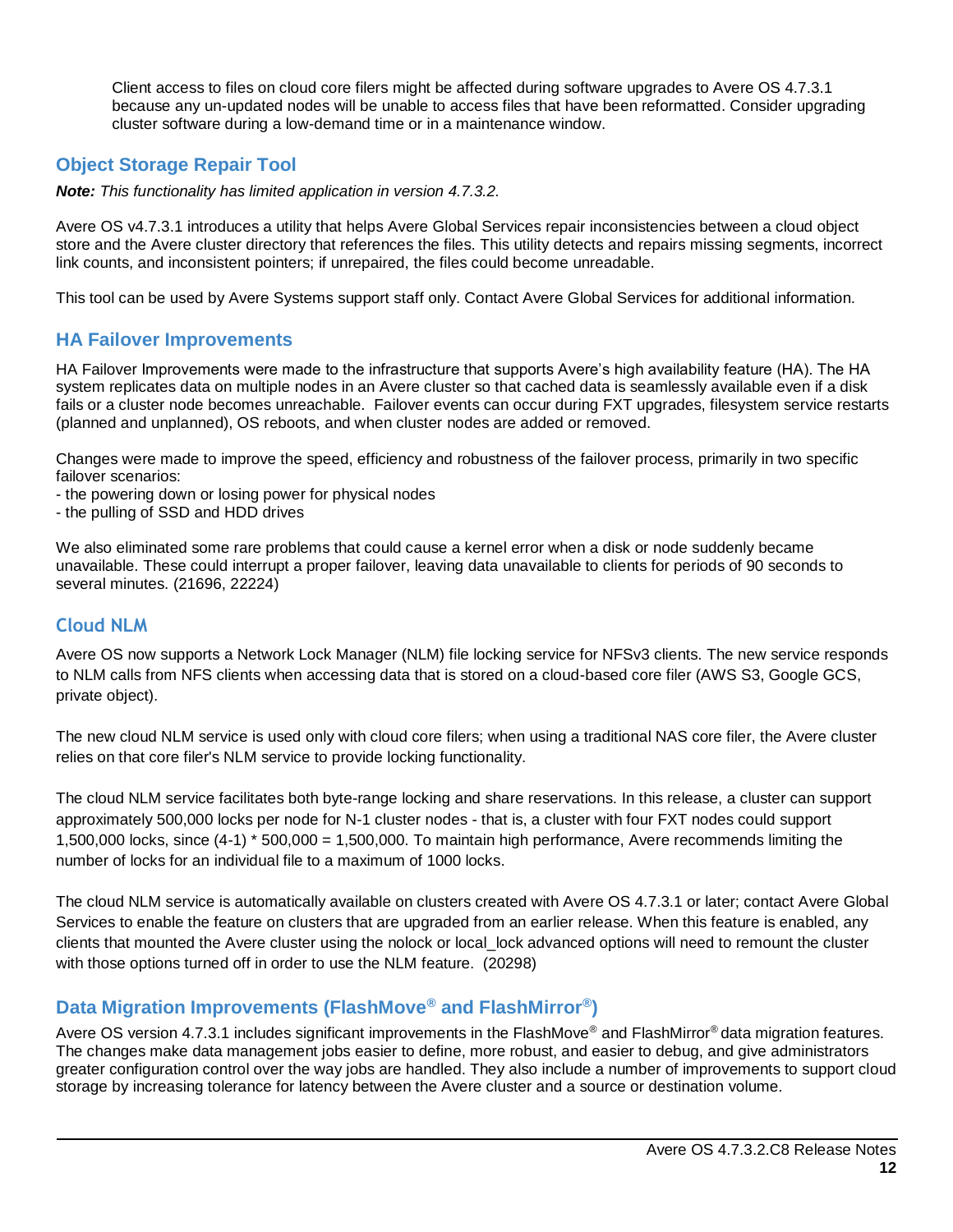#### **Select Junction for New Job**

The Avere Control Panel now allows you to select a namespace junction as the source for a new FlashMove or FlashMirror job. Before this change, administrators had to select the source core filer and export, and then specify the subdirectory to define the job source directory.

Now, you can select a junction in the New Data Management Job wizard instead of manually selecting and specifying the job source directory.

This change also integrates migration functionality into the Namespace page:

- Select a junction in the **Namespace** page and click the **Move/Mirror** button to create a new data management job with that junction as the source directory.
- Active data management jobs are shown on the junction details panel in the **Namespace** page.

In the **New Data Management Job** wizard, the first page allows you to select a namespace junction from any of the vservers in the cluster, or select **Custom source definition** to manually define the source.

If you select a junction, page two of the wizard pre-fills the data source fields and customizes the options available depending on whether the junction supports SMB access or not.

If you want to move data from a path that does not correspond exactly to the path of a junction, choose **Custom source definition**. Note that you must specify the correct SMB or non-SMB options for this source, since both options appear in the wizard. (The wizard does not prevent a user from selecting SMB-related options for an NFS-only source directory.)

The custom source option is similar to the behavior in older Avere OS versions.

#### **Node Selection**

A **Primary node selection** field has been added to the **New Data Management Job** wizard to allow you to specify which cluster node handles the work for the move or mirror operation. The default setting allows the cluster to automatically select the node with the fewest data management jobs running, as was done in previous Avere OS releases. (21585)

Selecting a preferred node does not prevent other nodes from taking over the data management job if the selected node fails.

| Add New Data Management Job      |                                     | ×                                 |
|----------------------------------|-------------------------------------|-----------------------------------|
| <b>Job Definition</b>            |                                     |                                   |
| Namespace junction               | /river-0-po                         | v                                 |
| Job type                         | Mirror                              | ÷                                 |
| <b>Options</b>                   |                                     |                                   |
| Initial state                    | Stopped                             | ÷                                 |
| Overwrite mode                   | Always                              | $\div$                            |
| Mirror synchronization<br>policy | Flexible (default)                  | ÷                                 |
| Enable file logging              |                                     |                                   |
| Sparse file checking             | Enabled (default)                   | ÷                                 |
| Primary node selection           | Auto (Node with fewest active jobs) | $\div$                            |
| Notes                            |                                     |                                   |
|                                  |                                     |                                   |
|                                  |                                     | <b>Next</b><br><b>Back</b><br>11, |

*Updated Data Management Wizard in 4.7.3.1*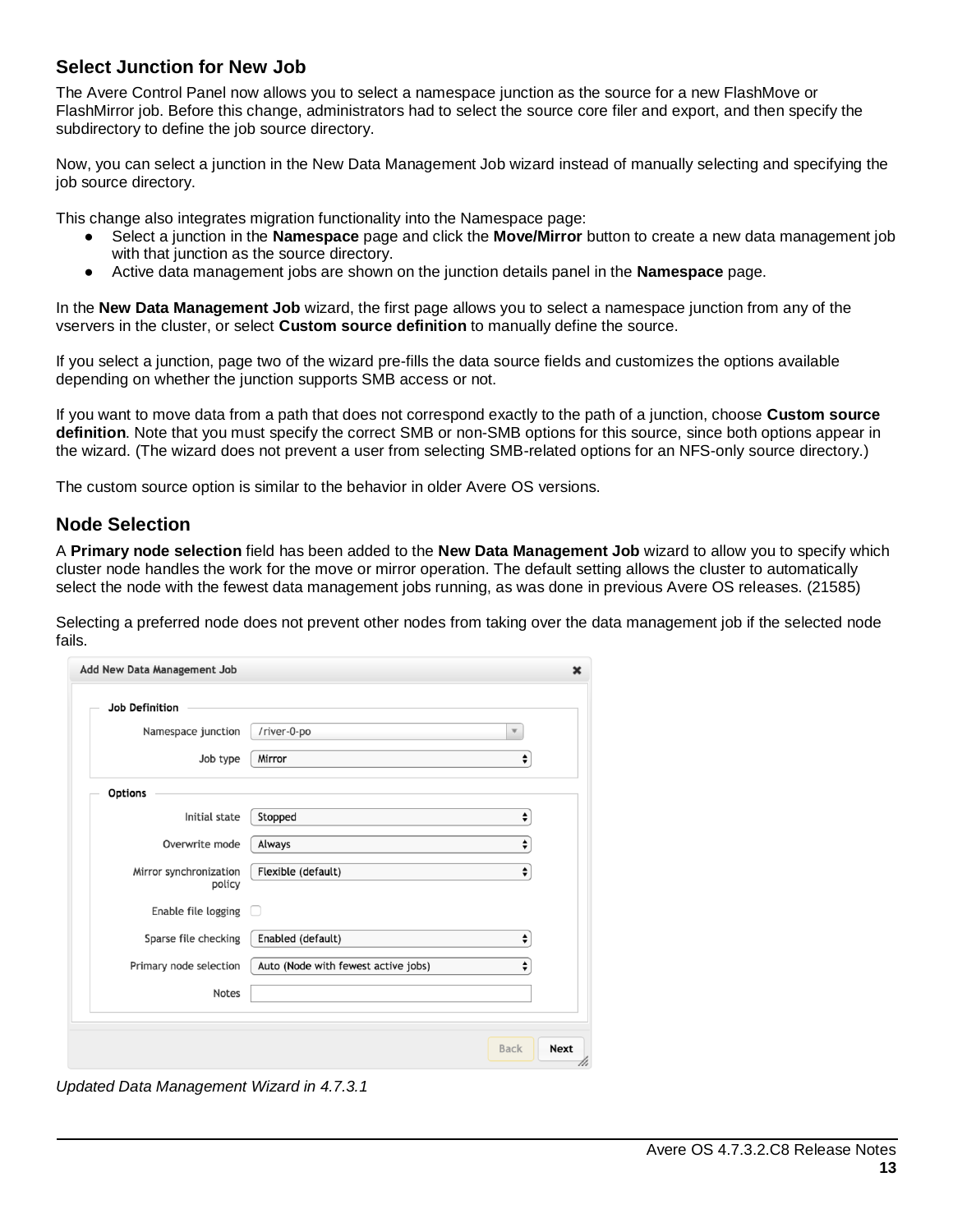#### **Configurable Mirror Synchronization Policy**

A new option for FlashMirror allows the administrator to configure whether or not the source and destination volumes can become out of sync. (22614)

If you set the Mirror synchronization policy to **Strict**, a failure writing a change to the destination core filer causes the system to retry the write indefinitely. Under this policy, no operation is considered complete until it has reached both the source and the destination core filer.

The other synchronization policy, **Flexible**, is the same behavior as in earlier software releases. If the destination becomes unavailable, the data management system keeps a record of changes that have not been written to the mirror and periodically attempts to repair the situation. Flexible is the default policy.

Each policy has advantages and disadvantages:

- Strict synchronization limits the difference between the primary storage system and its mirror. However, if the mirror volume becomes unavailable, it is possible for the Avere cache to fill with retrying sync operations and become unavailable for client operations.
- Flexible synchronization allows client operations to proceed unaffected by synchronization overhead, but can result in a larger discrepancy between the primary storage system and the mirror site if there are connectivity problems or other errors.

Neither policy affects the initial synchronization between the mirror source and destination. The policies only apply to updates after the mirror has been established and the content is synchronized.

#### *Upgrade and Default Setting*

When cluster software is upgraded to Avere OS 4.7.3.1, existing FlashMirror jobs are set to the Flexible policy, which provides the same behavior as previous Avere OS releases. Flexible also is the default policy for new FlashMirror jobs.

#### **Jobs Proceed Despite Minor Errors**

Changes have been made to the way FlashMove and FlashMirror operations handle errors so that the overall operation continues even if certain files or directories can't be moved.

Before this change, an error in the move or mirror migration process could cause the operation to pause and wait for manual intervention, or to stall while retrying the failed operation. Now, the problem is logged, but the file is skipped and the overall migration operation continues.

When the move or mirror job has transferred all of the files it could, but encountered errors on other files, the job's status is listed as paused instead of completed. In this state, all files have been scanned, but they have not been permanently copied to the destination. Administrators can view the error log and resolve the problems, then resume the job at its current state. Before this change, the job had to be stopped, which means that its progress is abandoned and all of the file transfers must be done again from the beginning.

If files are skipped, the Avere Control Panel dashboard shows an alert that includes a link to the error report that lists the problems. The Data Management page also has a link to the error log.

The system skips files only for common errors related to individual files or directories - for example, a conflicting filename, unexpected type, or noncompliant name. If problems are found with the system infrastructure, or the job is attempting to write to a full disk or read-only filesystem, the job pauses immediately. The job also pauses if more than 200 file errors have been logged. (20204)

#### **Parameters Can Be Modified on a Stopped Job**

This release adds the ability to update certain settings on a data management job without aborting the job. The job must be stopped. Before this change, a FlashMove or FlashMirror job had to be aborted and recreated in order to change any of these settings.

The **Actions** menu on the Data Management tab now includes a **Modify** button for stopped jobs.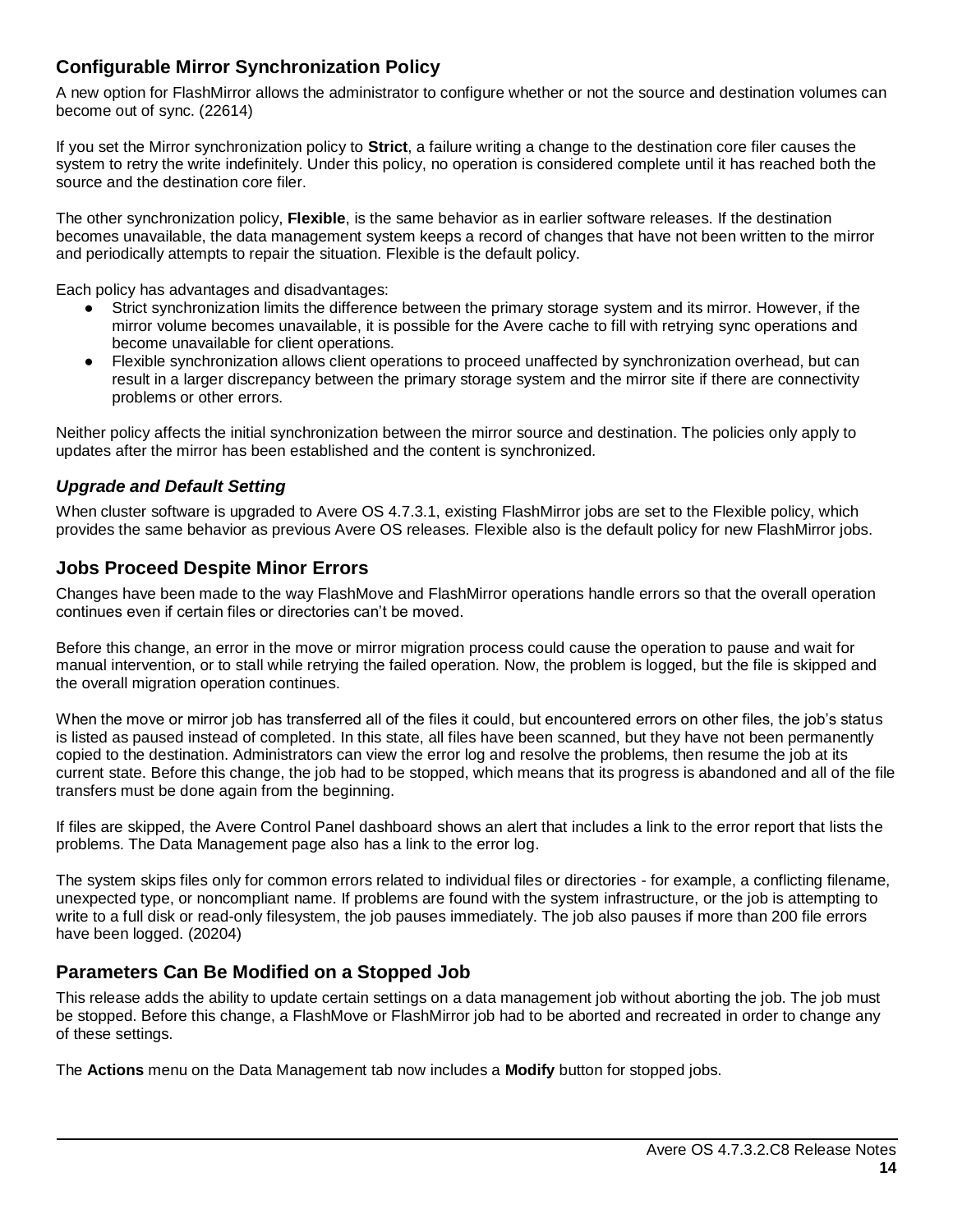Settings that can be changed on a stopped job include:

- Overwrite mode
- Mirror synchronization policy
- File logging (enable/disable)
- Sparse file checking
- Primary node selection
- **Notes**
- **SMB Administrator username**

#### **Improved Flexibility for Moving or Copying Subdirectories**

This release removes the restriction that made FlashMove/FlashMirror jobs unable to migrate a parent directory if a subdirectory had previously been migrated. Now, a directory can be the source or target of a data migration job regardless of its migration history. (14574)

#### **FlashMove/FlashMirror Job Stability Improvements**

This release includes reworked procedures for handling errors encountered in a FlashMove or FlashMirror job. In addition to providing better recovery for commonly encountered problems, this change allows administrators to use the actions Abort, Stop, Reverse, Transition, and Modify during the job even if core filers or core filer exports are not reachable. (20745, 22288, 22589, 22792)

These changes reduce the likelihood that a FlashMove or FlashMirror job will become unresponsive.

As part of this work, several new alert messages were added to the system for data migration jobs. The system dashboard also might show new background tasks for data management cleanup.

#### **Accurate Item Count in Job Status Panel**

The number of items listed in a Data Migration job detailed status panel now reflects the number of files and directories in the tree. Before this change, the item counter reflected the number of items copied, and it was possible for one file to be copied multiple times if it changed during the move. In the previous system, the status message could show 130 file moves for a directory containing 100 files, which caused user confusion. (21683)

#### **Job Status Icons**

Status icons were added to the data management job list. The icons indicate the general status of the job:

- Green check mark The job is proceeding normally.
- Yellow exclamation point The job is proceeding but with some abnormalities. This icon might indicate an out-ofsync mirror, a job that has skipped files due to errors, or other recoverable situations.
- $Red X The job is passed or stopped.$

Status icons do not appear for jobs that complete normally or are aborted.

#### **Command-Line Configuration**

New XML-RPC calls have been added to Avere OS 4.7.3.1 for configuring these new features. Read [Data Management](#page-18-0)  [XML-RPC API Changes](#page-18-0) for details.

#### **Cluster Security Enhancements**

Several improvements to FXT administrative security are included in the v4.7.3.1 release. These improvements include updating third-party software packages that are used in Avere OS, as well as changing security-related settings to avoid remote denial of service (DoS) and cryptographic attacks.

Note that some of these changes might require software updates on the systems used to access the Avere Control Panel for configuring the cluster.

Avere OS version 4.7.3.1. includes upgrades and configuration changes to OpenSSL, OpenSSH, and Apache.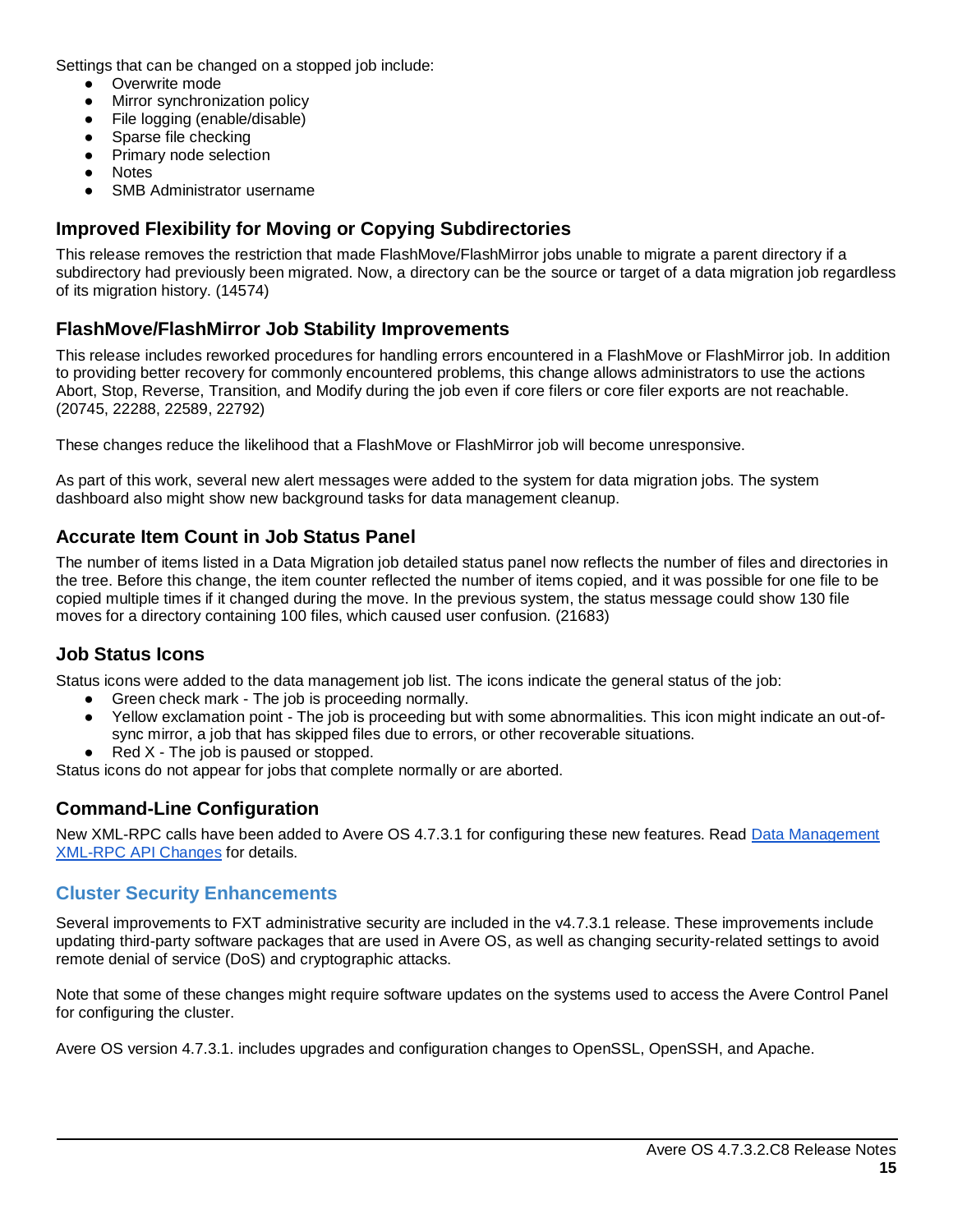Make sure that systems used to administer the Avere cluster (through web access to the Avere Control Panel, or using the XML-RPC API) meet the security requirements described below. (These requirements do not affect client systems that access the cluster cache; they apply only to workstations that are used to configure the cluster.)

#### **SSH Ciphers**

Note: The list of accepted cipher suites and HMAC digests was updated in version 4.7.3.2. Refer to the current list in the [SSH Security Update](#page-8-2) item in the 4.7.3.2 section of this document.

#### **HTTPS Configuration**

All HTTPS endpoints (used for web administration and XML-RPC API access, among others) now explicitly reject connections that use insecure legacy protocols and cipher suites.

Web browsers, OpenSSL, and Python installations on administrative workstations might need to be upgraded.

- Settings should correspond to the Modern TLS protocol described in these articles:
	- o [https://wiki.mozilla.org/Security/Server\\_Side\\_TLS](https://wiki.mozilla.org/Security/Server_Side_TLS)
	- <https://mozilla.github.io/server-side-tls/ssl-config-generator/>

The Mozilla wiki page includes a [list of web browsers](https://wiki.mozilla.org/Security/Server_Side_TLS#Recommended_configurations) that have the minimum support necessary for the Modern configuration.

#### **TLS Version 1.2**

*Only* Transport Layer Security (TLS) protocol version 1.2 is accepted. Insecure legacy protocols, including SSL, TLS v1.0, and TLS v1.1 are rejected.

TLS v1.2 support was introduced in Python v 2.7.9, Python v 3.4, and OpenSSL v 1.0.1; however, Avere recommends upgrading administrative machines to the latest versions of Python and OpenSSL to include additional security updates and bug fixes.

#### **Apache Settings**

The Apache web server now is configured to permit only the following security standards:

- Elliptic Curve Diffie-Hellman Exchange (ECDHE) key exchange
- ECDSA and RSA signature algorithms
- AES256, AES128 ciphers (including AES-GCM mode) with SHA256 or SHA384 message authentication
- CHACHA20 cipher with POLY1305 message authentication

#### **Browser Input Security**

Changes were made to disable web browser autocomplete services for security-sensitive fields in the Avere Control Panel. After this change, browsers will not offer to cache passwords and other strings that could possibly lead to unwanted exposure.

#### **System Logging Enhancements**

#### **API Event Logging**

System logging procedures were overhauled to provide more useful and thorough event logging for Avere OS login events and XML-RPC calls. A larger set of XML-RPC calls are now logged, and log messages are categorized and secured appropriately. Filesystem events are still logged as in previous releases.

#### **Remote Logging Changes**

This overhaul also allows administrators to configure the types of events that will be sent to the remote syslog server.

The Monitoring settings page in the Avere Control Panel now includes the following options:

- FXT filesystem events Forwards FXT filesystem messages to the remote monitoring server. This option generates a high volume of log entries.
- OS login events Forwards all login event messages to the remote monitoring server.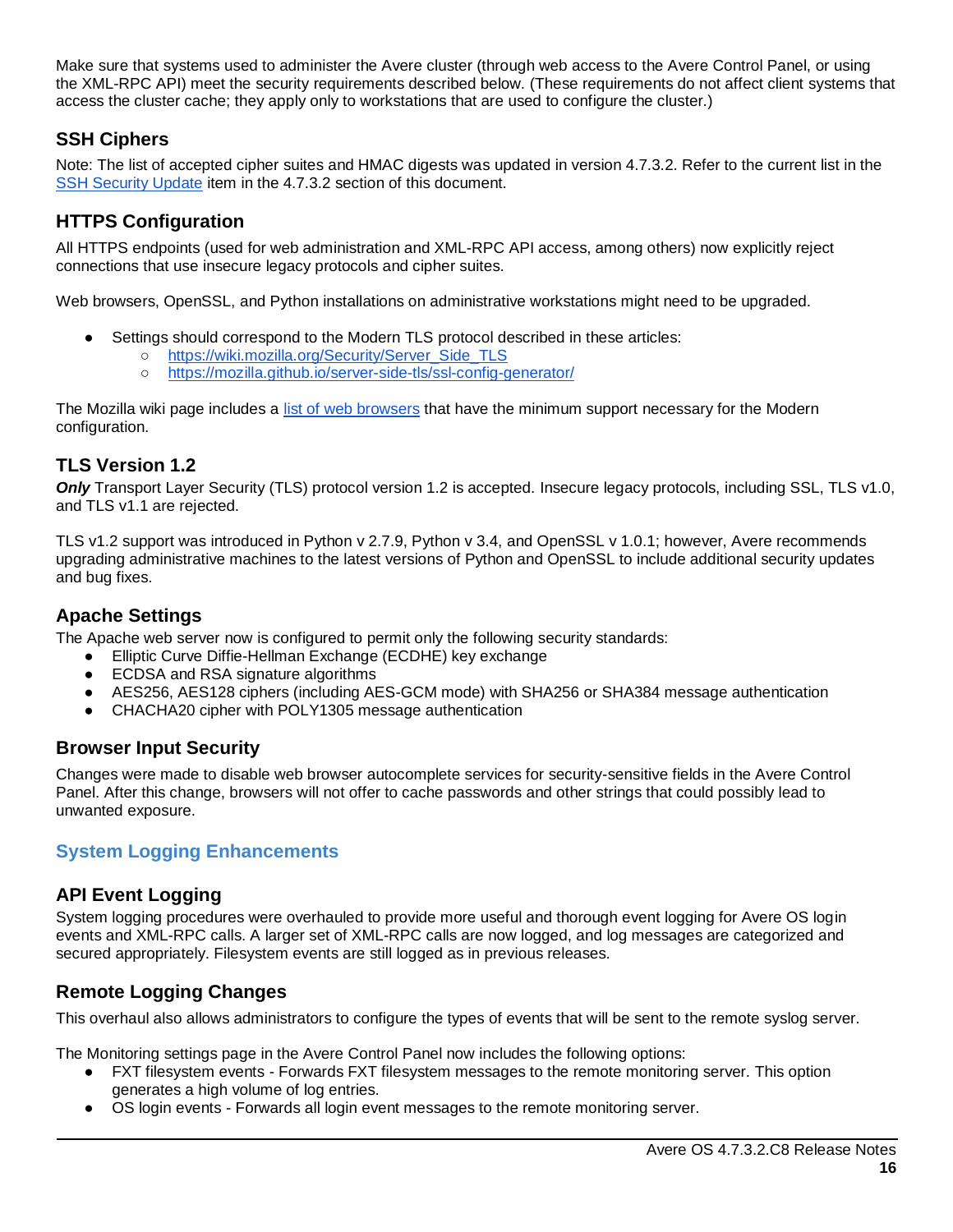XML-RPC events - Forwards detailed API call logs, including failures, to the remote monitoring server. XML-RPC events now include the username, remote IP address, method name and arguments (with sensitive values masked for security), and results. (Some routine XML-RPC events are not logged.)

All of these options are enabled by default when you specify a remote syslog server; most administrators should disable filesystem event logging to avoid excessive traffic.

#### *Command-Line Configuration*

The remote syslog options also can be configured with the XML-RPC API. Details are in [Remote Syslog XML-RPC API.](#page-18-1)

#### **Virtual FXT (vFXT) Administration Enhancements**

Avere OS version 4.7.3.1 includes significant enhancements to improve the speed and reliability of creating, destroying and administering Avere vFXT clusters in cloud computing environments.

The enhancements include the following:

- Improvements in the software for individual vFXT nodes that allows them to interact more smoothly with various cloud provider virtual compute environments.
- Improvements to the Avere Cluster Manager web administration tool
- The vfxt.py Python API and command-line utility for controlling virtual FXT clusters programmatically

#### **SMB Performance Improvements**

Several changes have been made to improve the efficiency of SMB interactions in version 4.7.3.1 of Avere OS. (SMB is sometimes called CIFS for historical reasons.)

#### **SMB WAN Optimization**

Code changes were made to optimize Avere OS performance when accessing data from back-end core filers for SMB clients. Specifically:

- The number of requests between the Avere cluster and a core filer when requesting SMB ACLs has been reduced. These optimizations have cut the needed number of round trips to the core filer by half.
- Priorities were changed to ensure that write operations have priority over other types of transactions. Before this change, cloud metadata operations could cause bottlenecks when run across WAN links or with slow back-end filers. (19701)

#### **Cache Storage Optimization**

Additional SMB support was added for Avere's "Always Forward" intelligent caching algorithm. This algorithm optimizes the use of cache storage space by designating a preferred node for specific files; other nodes forward client requests to the preferred node instead of caching an additional copy of the same file.

In 4.7.3.1, Avere has augmented Always Forward support for SMB operations.

- ACLs now can be cached at the cluster level, eliminating the need for individual nodes to retrieve ACLs from core filers.
- SMB SETINFO operations are now asynchronous to the core filer.
- SMB2 CREATE operations and SMB2 FIND operations are forwarded to improve performance.

#### **SMB Shares Path Can Be Selected**

When adding a new CIFS share in the Avere Control Panel, the **Namespace path** field is now a dropdown list of defined namespace paths rather than simply "/". The **Subdirectory** field needs to be used only when mapping a share to a subdirectory of a namespace path. Previously, the user needed to manually type in a namespace path to the subdirectory field, which was non-intuitive and led to errors. (21913)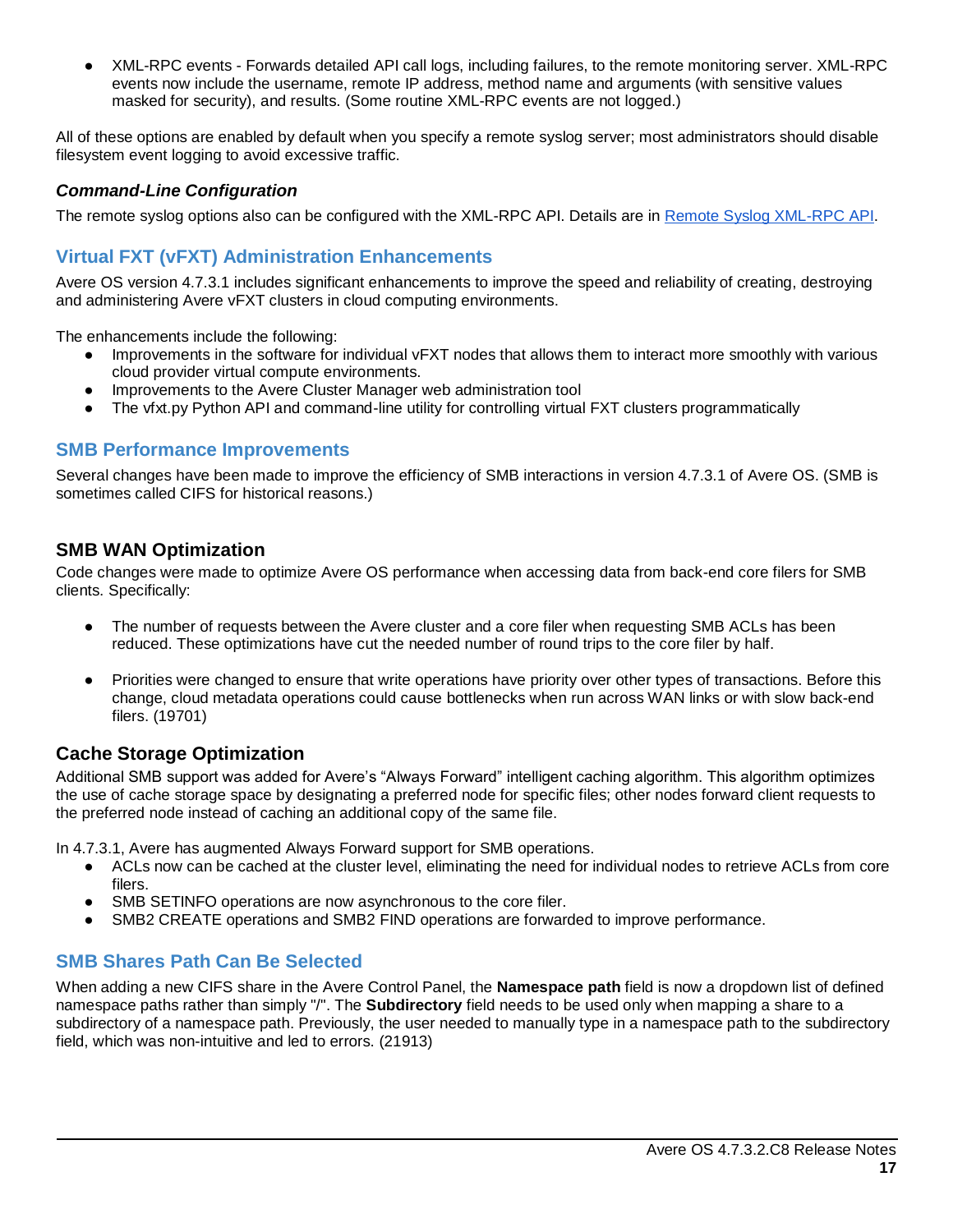#### **XML-RPC API Changes**

The following XML-RPC API calls were changed or added. Read the associated averecmd --help output for more details about each interface.

#### **New XML-RPC API Calls**

- corefiler.modifyAutoExcludeList
- monitoring.getSyslogServer
- monitoring.getSyslogSettings
- node.updateHardwareInfo

#### <span id="page-18-0"></span>*Data Management XML-RPC API*

The following XML-RPC API calls were added for command-line configuration of Data Management features.

- migration.getErrorReport
- migration.modify

#### <span id="page-18-1"></span>*Remote Syslog XML-RPC API*

The XML-RPC call monitoring.setSyslogServer now accepts an optional struct parameter to choose which messages to forward by setting the following keys to True or False:

- auth (boolean) Set to **False** to disable forwarding of OS login events.
- xmlrpc (boolean) Set to **False** to disable forwarding of XML-RPC calls and failures.
- filesystem (boolean) Set to **False** to disable forwarding of FXT filesystem messages (high volume).

To forward only cluster security-related events, use {'auth': True, 'xmlrpc': True, 'filesystem': False}

By default, all three classes are forwarded if a remote syslog server is configured.

The new XML-RPC call monitoring.getSyslogSettings was added to return the new settings.

The following XML-RPC calls are unmodified to maintain backwards compatibility:

- monitoring.enableSyslogServer
- monitoring.syslogServer
- monitoring.syslogServerEnabled
- monitoring.testSyslog

#### **Changed XML-RPC Calls**

- $\bullet$  cert.generateCSR now supports an optional parameter named keySize to specify the length of the newlygenerated private key (either 2048 or 4096). The default is 2048.
- cifs.configure the adminPass argument is now optional
- cluster.get and cluster.modify now include an optional parameter named cloudAdminCredential in place of the old parameter name ec2AdminCredential, which is no longer supported
- corefiler.create and corefiler.createCloudFiler now accept an optional filerNetwork argument to specify which cluster network to use for communication with the new core filer being added

#### **Deprecated XML-RPC Calls**

The calls in this section are no longer valid in Avere OS 4.7.3.1

- analytics.createCacheReport
- analytics.genCacheReportPlot
- analytics.getCacheReport
- analytics.getCacheReportHistogram
- analytics.listCacheReports
- The LZ4HC option for cloud object compression is no longer supported in Avere OS and the configuration option is no longer valid in the API.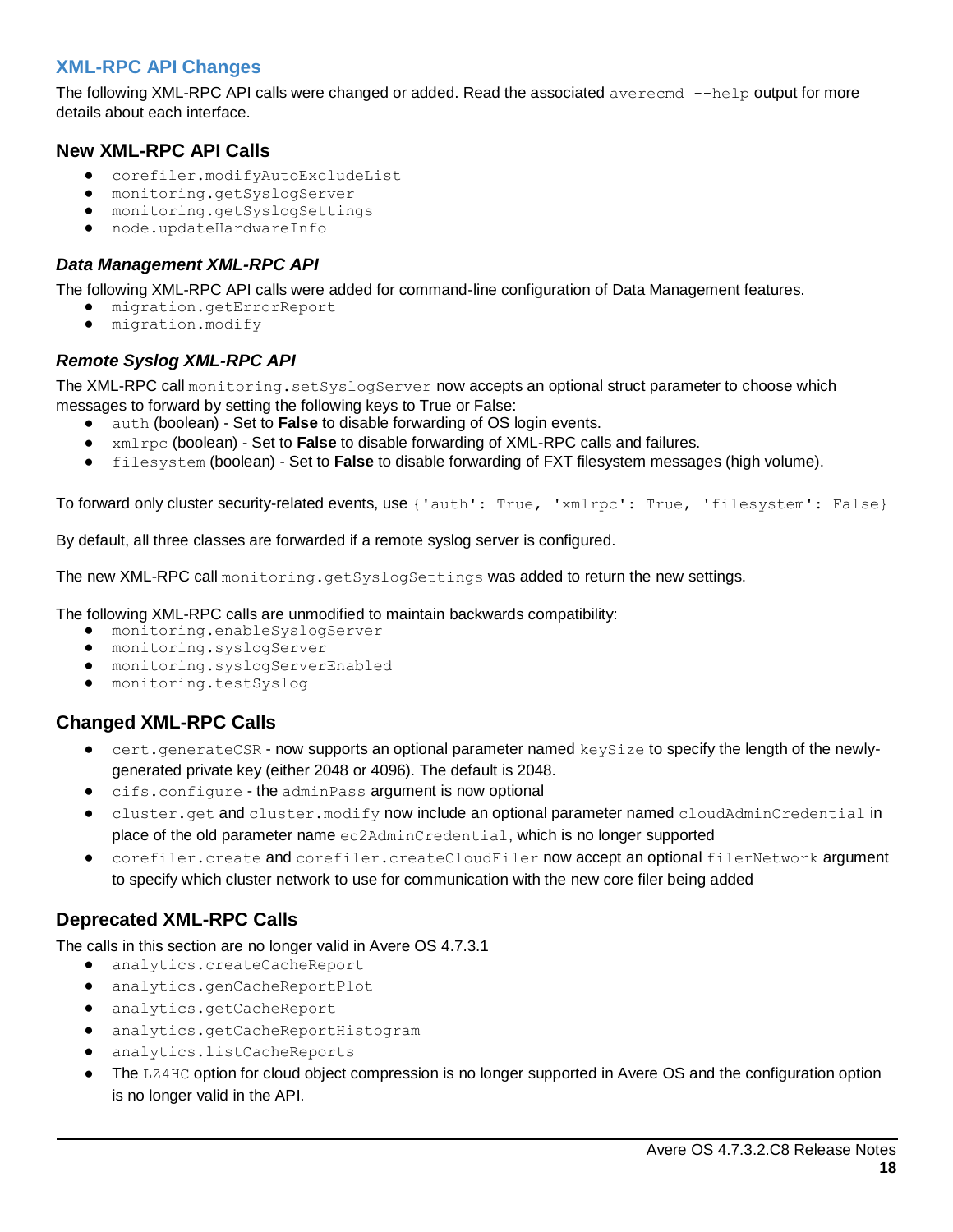## **Resolved Issues**

#### **Cloud Core Filer Object Store (FlashCloud)**

- 20964 Fixed an issue in the Avere Control Panel that caused the primary cluster network to be selected when attempting to add a cloud core filer that uses a different cluster network.
- 21555 Fixed an issue that could cause a system restart while taking cloud snapshots.
- 22287 Limited callback log spam when modifying core filer objects.
- 22558 Fixed a problem that could lead to a filesystem restart when deleting large quantities of files on a cloud core filer. This change reduces memory resource contention by leaving some of the memory used for filesystem metadata unpinned.
- 22800 Removed the LZ4HC compression option for cloud core filers because enabling it incurs significant performance impact. Any existing core filers with this compression option selected keep the option when upgraded to 4.7.3.1, but LZ4HC cannot be re-selected if removed.
- 23046 Fixed a filesystem restart caused by a filesystem process out-of-memory error involving cloud core filers.
- 23063 Improved snapshot cleanup to limit the number of core filers cleaned at one time. This change also ensured that cleanup activity can be stopped immediately by Avere Global Services during troubleshooting.
- 23110 Fixed a problem that could cause the cluster to ignore the cloud metadata database and attempt to read in a non-existent object from the bucket. The error could cause valid file metadata to be reported as stale.

#### **Filesystem**

- 20931 Fixed a race condition involving client IDs in the HA cache that could cause a filesystem restart. 21072 Fixed a filesystem restart caused by a deadlock in multiple threads waiting for the same locks. 21233 Code was fixed to properly handle IO errors from core filers without creating alerts on the system Dashboard. 21339 Memory leaks were detected in testing and have been repaired. 22177 Reworked code to more efficiently maintain the queue of available SMB ACLs and to limit the size of the ACL memory cache. 22477 Fixed a race condition observed on systems configured for a cache policy of "Clients Bypassing the Cluster" (or similar) where racing write and getattr operations for a file not in the cache could cause stale file attributes to be cached, incorrectly. 22515 Changed procedures to ensure success returning ACLs for commands involving snapshot objects. 22777 Fixed a filesystem restart caused by a deadlock in cache operations. 22785 Fixed a condition where a filehandle pointer can become null. 22924 Fixed a race condition in the directory name lookup cache code that could cause a restart.
- 22894 Changed code to allow data to be discarded from the cluster cache after changes on the backend core filer have altered the root export filehandle or other information. Before this change, the FXT cluster was unable to flush some data back to the core filer; now, it logs the affected files' information and then discards the changes.

#### **FlashMove/FlashMirror**

22288 Added logic to prevent a restart caused by core filer ID errors when a mirror is reversed.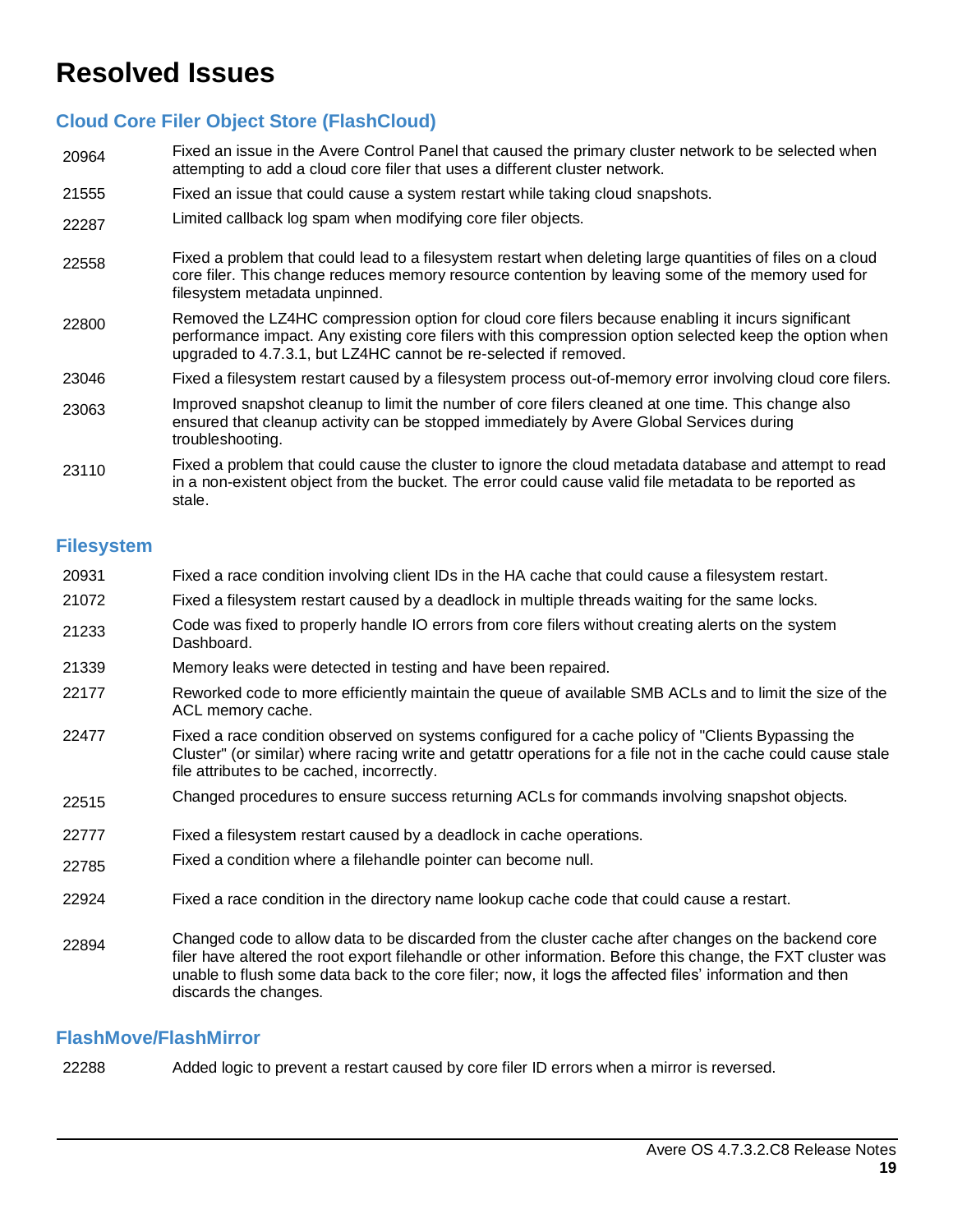#### **General**

| 16658                            | Prevented multiple spurious "HAVoter  missing file" messages from being written to internal log files.                                                                                                                                                                                        |
|----------------------------------|-----------------------------------------------------------------------------------------------------------------------------------------------------------------------------------------------------------------------------------------------------------------------------------------------|
| 19190                            | The Management VLAN setting now can be successfully changed on the Avere Control Panel<br>Administrative Network settings page.                                                                                                                                                               |
| 21021                            | Fixed a bug in the alert notification email client code that was resulting in certain alerts not being properly<br>sent via email.                                                                                                                                                            |
| 21570                            | Increased system buffer resource limits to handle a higher quantity of in-flight filesystem operations.                                                                                                                                                                                       |
| 22639                            | Increased the starting partition size for system storage and made it configurable to avoid issues<br>supporting large hardware clusters.                                                                                                                                                      |
| 22723                            | Fixed a race condition in startup procedures that could cause a filesystem process restart.                                                                                                                                                                                                   |
| 22207<br>22693<br>22754<br>22788 | Several longstanding performance and reliability issues with cluster status reporting and generation of<br>Conditions and Alerts visible in the Dashboard page were resolved. The cluster now reports events more<br>efficiently, eliminating repeated and unnecessary alerts and conditions. |

#### **SMB/CIFS**

| 19701       | Improved performance when setting or retrieving SMB ACLs.                                                                                                                         |
|-------------|-----------------------------------------------------------------------------------------------------------------------------------------------------------------------------------|
| 20718       | Enhanced performance of file replication procedures when ACLs are copied by improving efficiency in<br>creating NTFS ACL metadata.                                                |
| <b>vFXT</b> |                                                                                                                                                                                   |
| 20930       | Improved the robustness of the system for adding vFXT nodes to existing clusters. Before this change,<br>customers could see an error when trying to add nodes to a busy cluster. |

22847 Updated Avere OS to recognize Google Compute Engine vFXTs after Google changed the string returned in response to an SMBIOS query. Avere OS uses the product name portion of the string to configure provider-specific settings and to ensure that unsupported environments are not used.

#### **Additional Fixes in 4.7.3.1**

This table lists internal tracking numbers for problems fixed in Avere OS version 4.7.3.1. If you have a support case that references one of the tracking numbers listed here and would like more information about the changes that were made to address your issue, please contact Avere Global Services.

| 19526 | 21075 | 21952 | 22298 | 22559 | 22734 | 22829 | 22934 | 23036 |
|-------|-------|-------|-------|-------|-------|-------|-------|-------|
| 20687 | 21235 | 22005 | 22478 | 22566 | 22743 | 22835 | 22937 | 23057 |
| 20747 | 21388 | 22030 | 22502 | 22579 | 22745 | 22846 | 22943 | 23064 |
| 20823 | 21529 | 22047 | 22516 | 22643 | 22774 | 22878 | 22978 | 23074 |
| 20829 | 21696 | 22197 | 22521 | 22688 | 22790 | 22881 | 22986 | 23124 |
| 20929 | 21812 | 22207 | 22528 | 22717 | 22792 | 22913 | 23010 | 23152 |
| 21070 | 21825 | 22261 | 22545 | 22725 | 22826 | 22915 | 23027 |       |